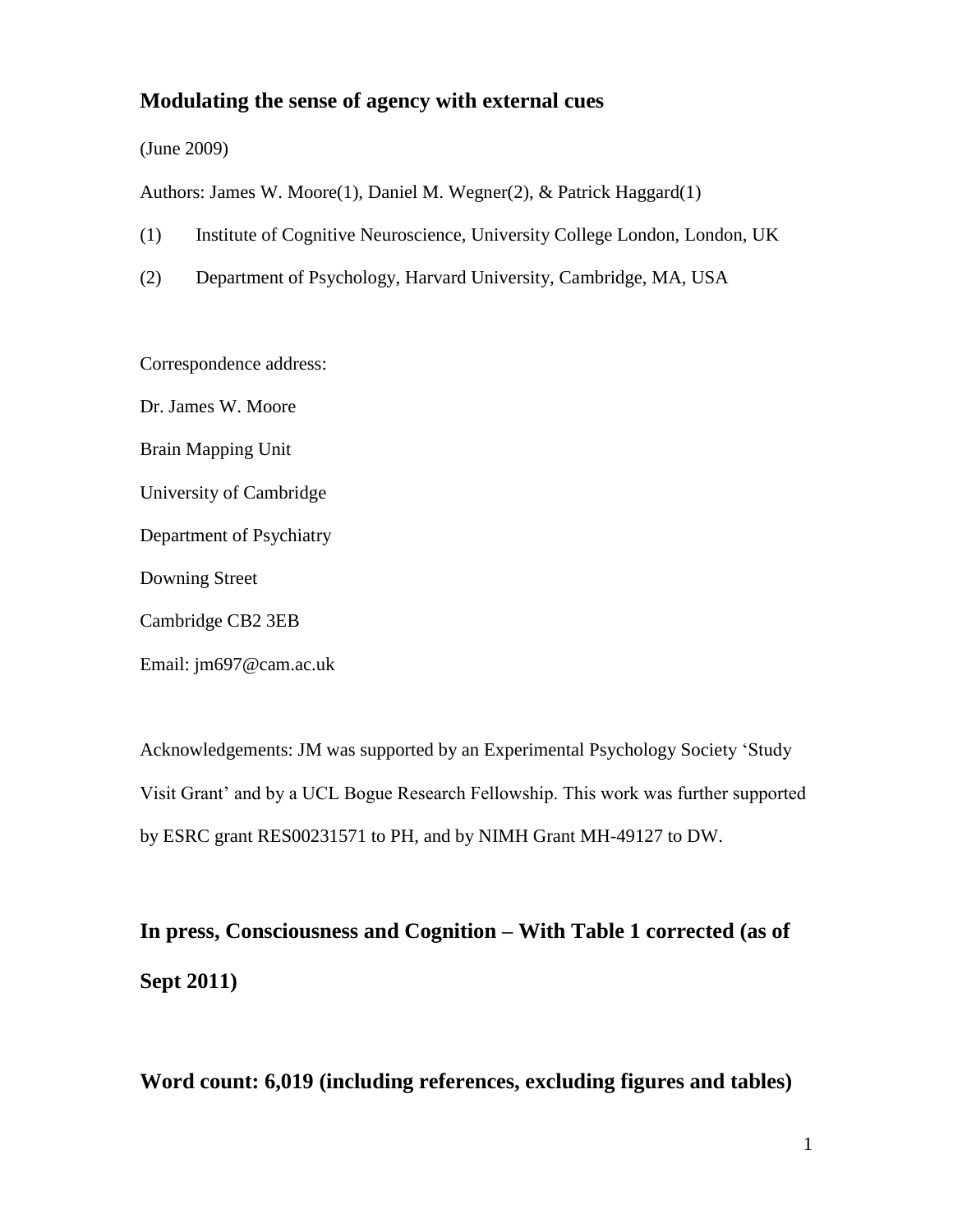## **Abstract**

**We investigate the processes underlying the feeling of control over one's actions ("sense of agency"). Sense of agency may depend on internal motoric signals, and general inferences about external events. We used priming to modulate the sense of agency for voluntary and involuntary movements, by modifying the content of conscious thought prior to moving. Trials began with the presentation of one of two supraliminal primes, which corresponded to the effect of a voluntary action participants subsequently made. The perceived interval between movement and effect was used as an implicit measure of sense of agency. Primes modulated perceived intervals for both voluntary and involuntary movements, but the modulation was greatest for involuntary movements. A second experiment showed that this modulation depended on prime-movement (temporal) contiguity. We propose that sense of agency is based on a combination of internal motoric signals and external sensory evidence about the source of actions and effects.**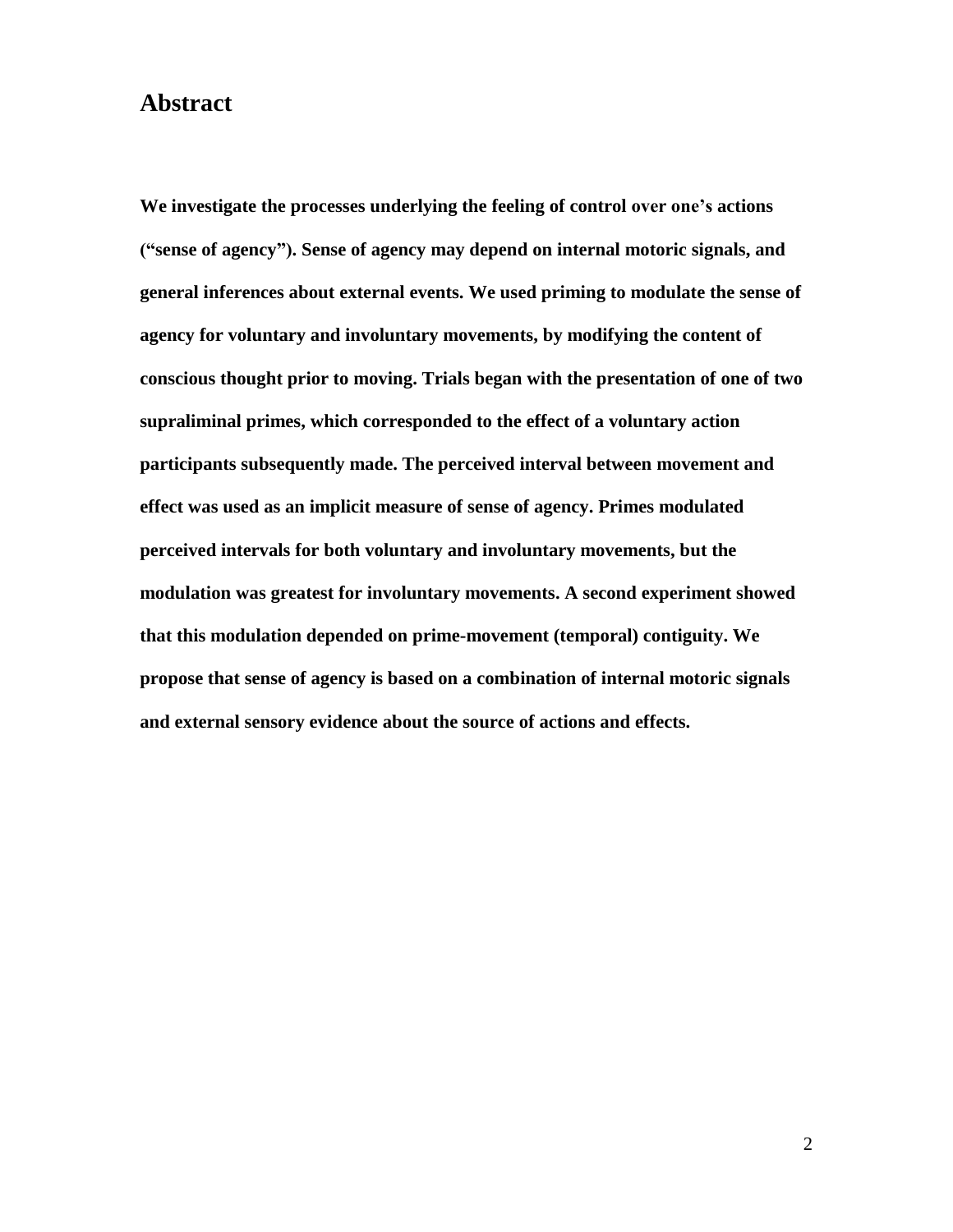# **Introduction**

We normally have little trouble distinguishing the actions and effects that we make from those made by others. The sense we have of ourselves as individual agents capable of generating goal-directed action appears, at first sight, immediate and infallible. Two major sources of signals contributing to sense of agency have been proposed.

First, computational models of motor control suggest that the sense of agency arises principally from internal motoric signals responsible for generating the movement. In particular, an internal forward model based on efference copy may predict the sensory consequences of motor commands in advance of delayed sensory feedback (Blakemore, Wolpert and Frith, 2000; 2002). Predicted sensory information is matched against subsequent sensory information. If predicted and sensed information match, then the sensory events are self-generated, and the subject will experience a sense of agency for those events. If there is mismatch, then the sensory information describes an external event, and there is no sense of agency. This model has been used to explain the striking perceptual attenuation of self-generated stimuli (Weiskrantz, Elliot, & Darlington, 1971; Blakemore, Wolpert, & Frith, 2000), and pathological experiences, such as delusions of control, found in Schizophrenia. For example, Blakemore, Frith and Wolpert (2002) have suggested that the misattribution of action shown in patients experiencing delusions of control can be explained by a deficit in the internal forward model (see also Frith, 1992).

In contrast, other studies have emphasised the role of external, situational cues to agency. For example, Wegner and Wheatley (1999) induced a false sense of agency for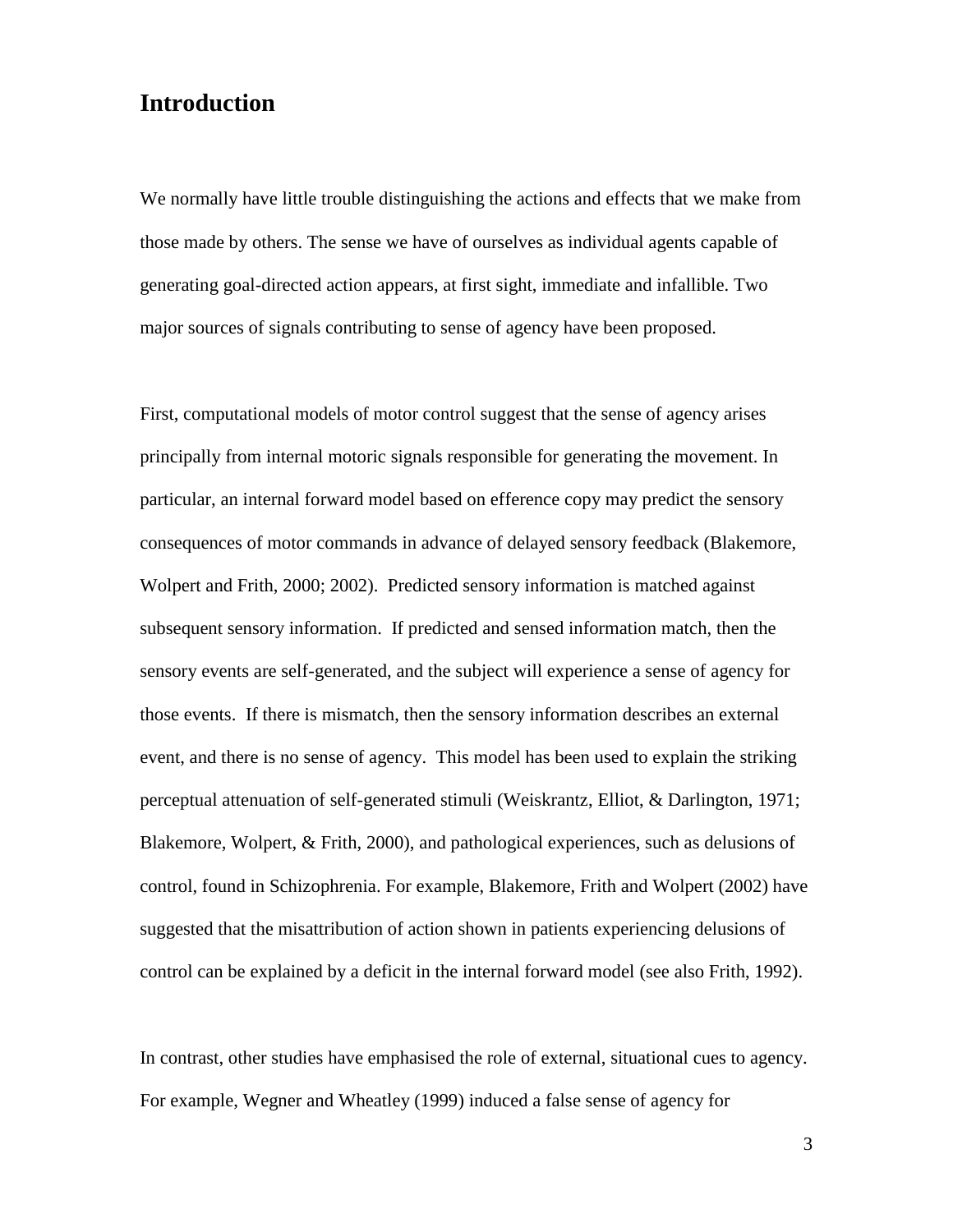movements that participants had not in fact performed. It was found that priming participants with thoughts relevant to a movement just before it was made by a confederate led participants to rate the action as self-caused. Other studies have since revealed that such consistency between prior thought and subsequent action can enhance the experience of vicarious agency for another person's actions (Wegner, Sparrow,  $\&$ Winerman, 2004), can increase agency judgments for own actions (Pronin, Wegner, McCarthy, & Rodriguez, 2006), and even produce such effects when the prior thought is unconscious—activated through subliminal priming (Aarts, Custers, & Wegner, 2005). These studies suggest that the sense of agency is fallible. Furthermore, the priming studies imply that the sense of agency may even occur in situations in which the participant plays no objective role in bringing about the outcome.

An account of sense of agency proposed by Wegner and Sparrow (2004) appears to accommodate these findings by suggesting that *both* internal and external cues contribute to the sense of agency. On this view, a processing mechanism assembles a variety of cues as to the origin of movement, from which it can then generate an account of agency. In Wegner and Sparrow's framework, these cues to agency need not be mutually exclusive. Rather, the sense of agency is based on the combination of these cues. In this way, both internal motoric signals and extrinsic information should contribute to the sense of agency. In the present study we tested this hypothesis directly using a priming paradigm to investigate how priming might alter the experience of the relation between actions and their effects.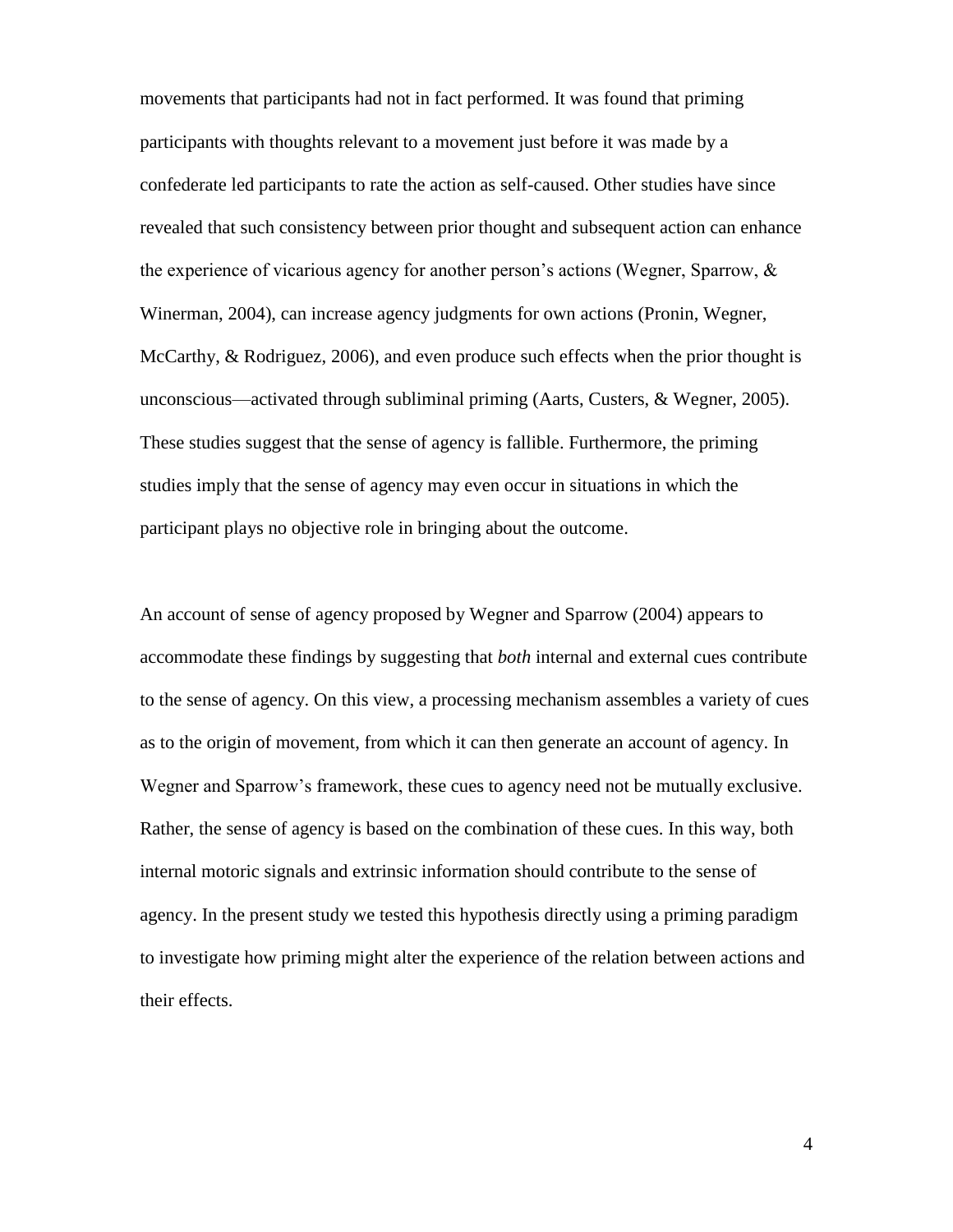In each experiment we used the perceived duration of the interval between movements (key presses) and their effects (tones) as an implicit measure of sense of agency. Several studies suggest that the perceived time of self-generated actions and subsequent effects show a perceptual attraction or binding. In contrast, involuntary movements show a perceptual repulsion. This "intentional binding" effect (Haggard, Clark & Kalogeras, 2002) is taken to be a measure of the sense of agency, because the binding between voluntary actions and effects reliably occurs in situations in which the participant is an agent (e.g. Engbert, Wohlschlaeger, & Haggard, 2008; Tsakiris & Haggard, 2003), relative to non-agency situations such as passive movement or the movements of other individuals. Moreover, the binding effect is modulated by the statistical relation between events (Moore & Haggard, 2008; Moore & Haggard, 2009) which is generally thought relevant to the perception of causation (Jenkins & Ward, 1965)

Most studies of agency, however, have used explicit agency judgements. These involve participants introspecting upon his or her sense of agency by answering questions such as "Did you do that?" In particular, previous studies of priming (e.g. Wegner & Wheatley, 1999; Aarts, Custers, & Wegner, 2005) used explicit judgements to measure sense of agency. However, Synofzik, Vosgerau, and Newen (2008) recently highlighted the distinction between the feeling of agency, as captured by implicit measures, and explicit judgements of agency. Explicit judgements might be more susceptible to confounds such as prior beliefs and expectations about the task (Gawronski, LeBel, & Peters, 2007). Moreover, Gallagher has distinguished between *sense* of agency and *attributions* of agency to individuals (Gallagher, 2007). Sense of agency refers to a first-order, prereflective experience, whilst attribution of agency refers to a second-order, reflective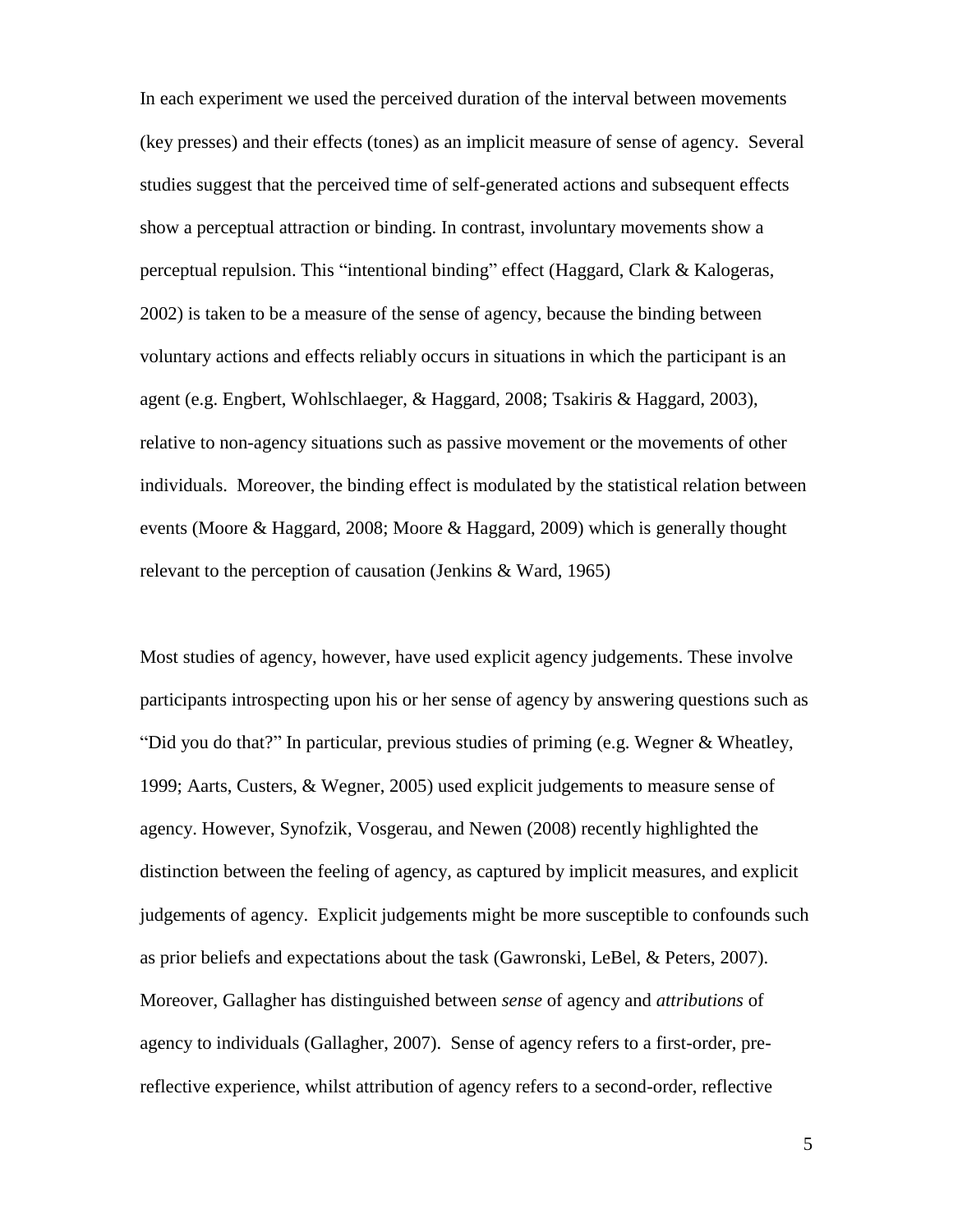experience, that typically depends on the presence of an alternative agent. Many tasks involving explicit judgements of agency require this social attribution dimension (Wegner and Wheatley; Daprati et al., 1997). In the present experiment we therefore seek to replicate modulation of sense of agency by primes using the intentional binding measure.

Here we have used supraliminal priming to manipulate prior conscious thought about an effect. Previous research, described above, has shown that this is a valid way of modifying the content of intention prior to moving (see Wegner & Wheatley, 1999). It is likely that such primes serve to modify the content of what Pacherie (2008) has termed 'Proximal intentions' or 'P-intentions'. P-intentions concern the goals of action (and therefore the likely consequences of movement) and are consciously accessible. Changes in the way that P-intentions are formed and sustained have been shown to influence the experience of voluntary control over an action, a key component of the sense of agency (Sebanz & Lackner, 2007).

We have used verbal estimates of the action-effect interval as a measure of the sense of agency. The influence of consistency between prior thought and effect on binding has not previously been investigated. We predicted that primes that are congruent with a subsequent effect should enhance the sense of agency, i.e., produce lower interval estimates. Furthermore, sense of agency for voluntary movement should be relatively unaffected by primes, because the presence of intrinsic information about the movement should reduce the reliance on extrinsic cues to agency. Conversely, when the intrinsic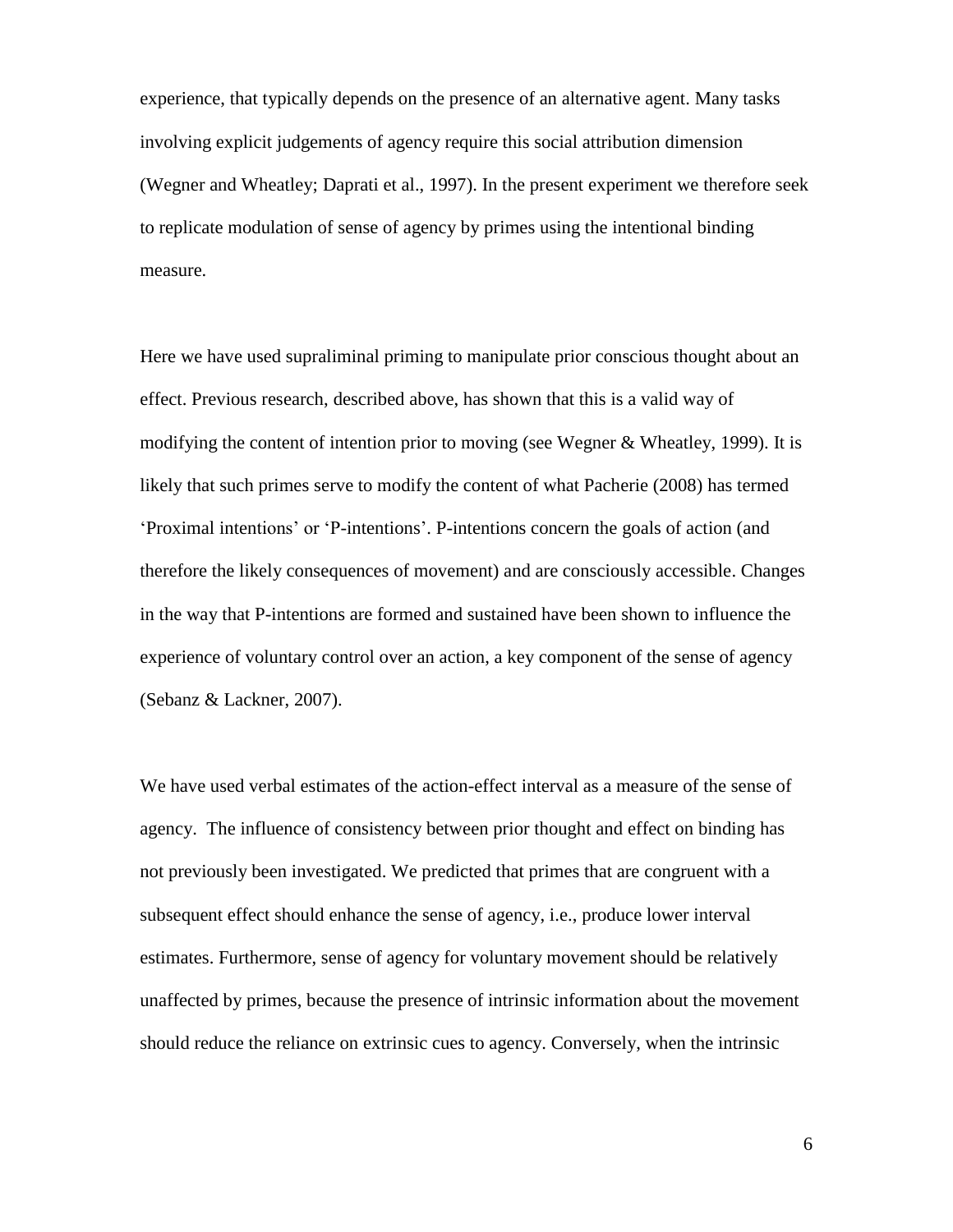motor signals are not available, as in involuntary movements, extrinsic cues should play a greater role, leading to stronger modulation of the experience of agency by effect primes.

# **Experiment 1**

Participants made either a voluntary key press movement, or had an equivalent involuntary movement applied passively to their finger, in separate blocked conditions. All movements were followed by either a high or a low-pitched tone, at random. In addition, one of these two tones could be presented as a prime, prior to the movements. The primes aimed to induce an intention ("prior conscious thought", Wegner & Wheatley, 1999) relating to a possible effect of the forthcoming action. The prime was either congruent or incongruent with the effect of the ensuing action. Different modes of involuntary movement induction were introduced to ensure that the experience of involuntary movement induction was not modulated by the agentic status of the inducer. For half the subjects, the involuntary passive movements were applied by the experimenter, while for the other half they were applied by a stepper motor. The presence of another agent might induce subjects to adopt an "intentional stance" (Dennett, 1987), and therefore simulate the agency of the experimenter. This in turn could lead to differences firstly in the experience of agency for involuntary movements, and secondly in the subsequent susceptibility of involuntary movements to modulation by extrinsic cues to agency.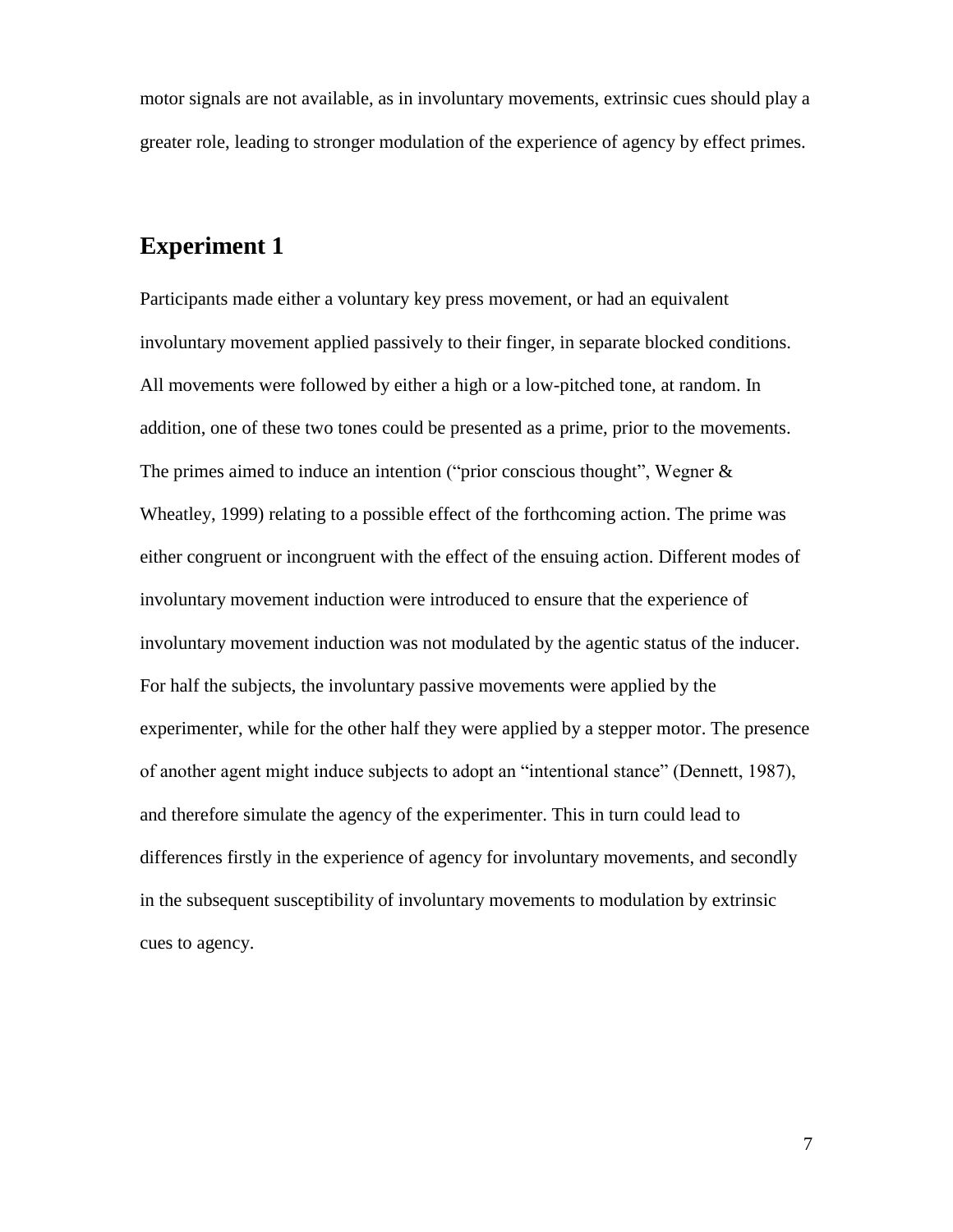### **Method**

### *Participants*

This experiment was carried out with ethical approval, and participants gave informed consent before starting the experiment.

The original sample size was 28, with 14 participants in each mode of movement induction condition. Three participants were excluded due to highly erratic performance on the interval estimation task (standard deviation of interval judgements above 300ms across trials in one or more conditions). Note that this criterion is independent of the primary dependent variable: the mean interval estimate. Two of these excluded participants were from the motor mode of involuntary movement induction, and one from the experimenter mode of involuntary movement. The final sample therefore consisted of 25 right-handed participants (11 Females; mean age of 23 years) who took part in the experiment, which lasted 45 minutes.

### *Procedure*

Participants gave verbal estimates of the duration of the interval between a keypress movement and a tone, in milliseconds. They were told that this interval could be between 1 and 999 ms. In fact, only three intervals (100, 400 and 700 ms) were presented, in a random order. There was no training beyond simple familiarisation with the apparatus. No feedback was given.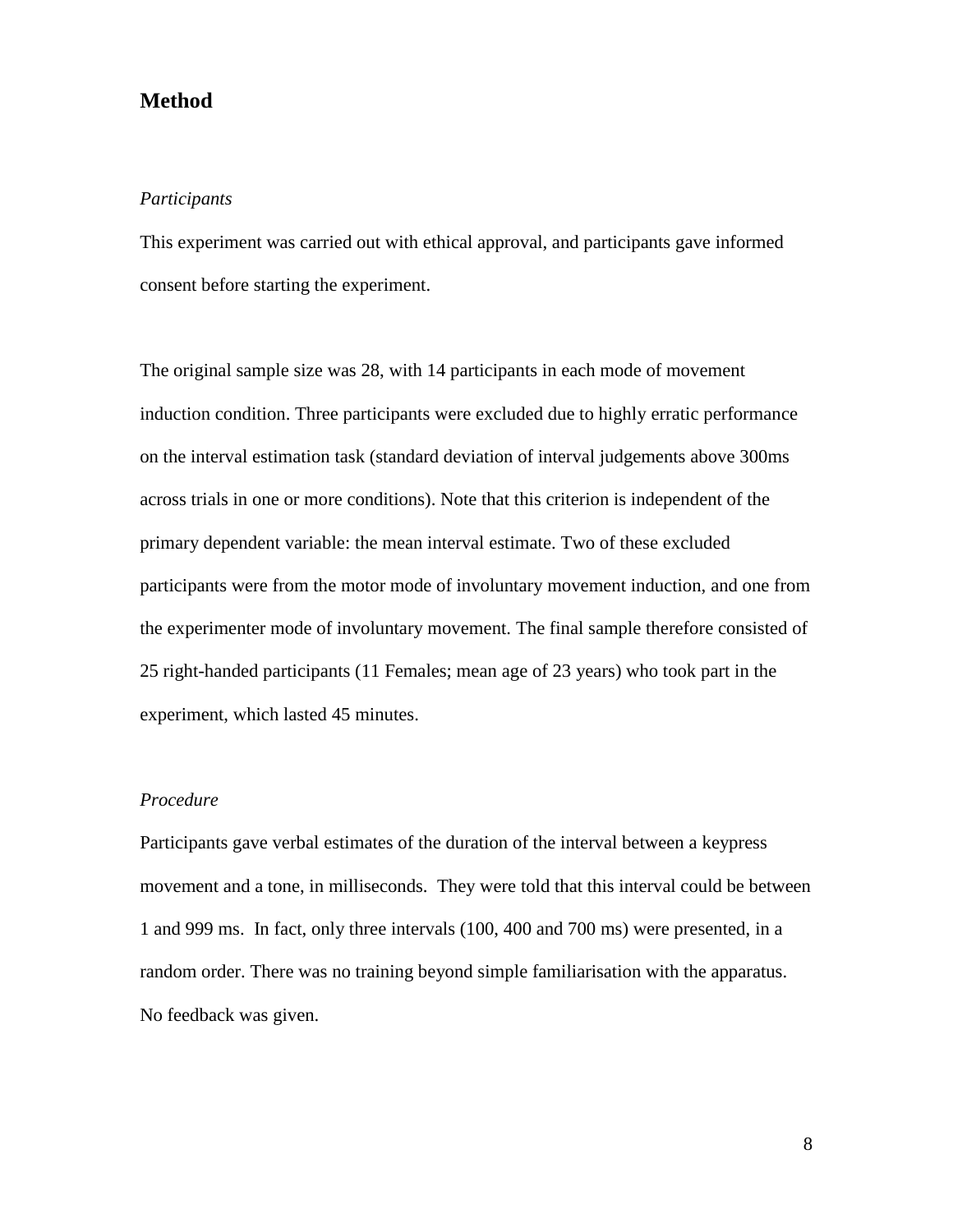The experimental set-up is shown in Figure 1a (for involuntary movements applied by the experimenter) and in Figure 1b (for involuntary movements applied by the motor). Participants placed their right index finger in a Velcro strap attached to a standard keyboard. The trial structure is shown in Figure 2. First, a recorded voice told participants to "Get ready for the tone". 500ms later participants heard either a high pitched tone (frequency 1000 Hz) or a low pitched tone (frequency 600 Hz), played to the participant on speakers. These tones served as effect-primes. These primes could either be congruent or incongruent with the effect of actions (which were either identical high or low pitched tones).



# **Figure 1. Set up for Experiment 1. Note that involuntary movements were applied either by the experimenter (A) or a motor (B).**

Following the presentation of the first tone subjects either made a voluntary movement, or experienced an equivalent involuntary movement. Voluntary movements and involuntary movements were tested in separate counterbalanced blocks. In the *voluntary movement* block, subjects were instructed to press the key at a time of their choosing.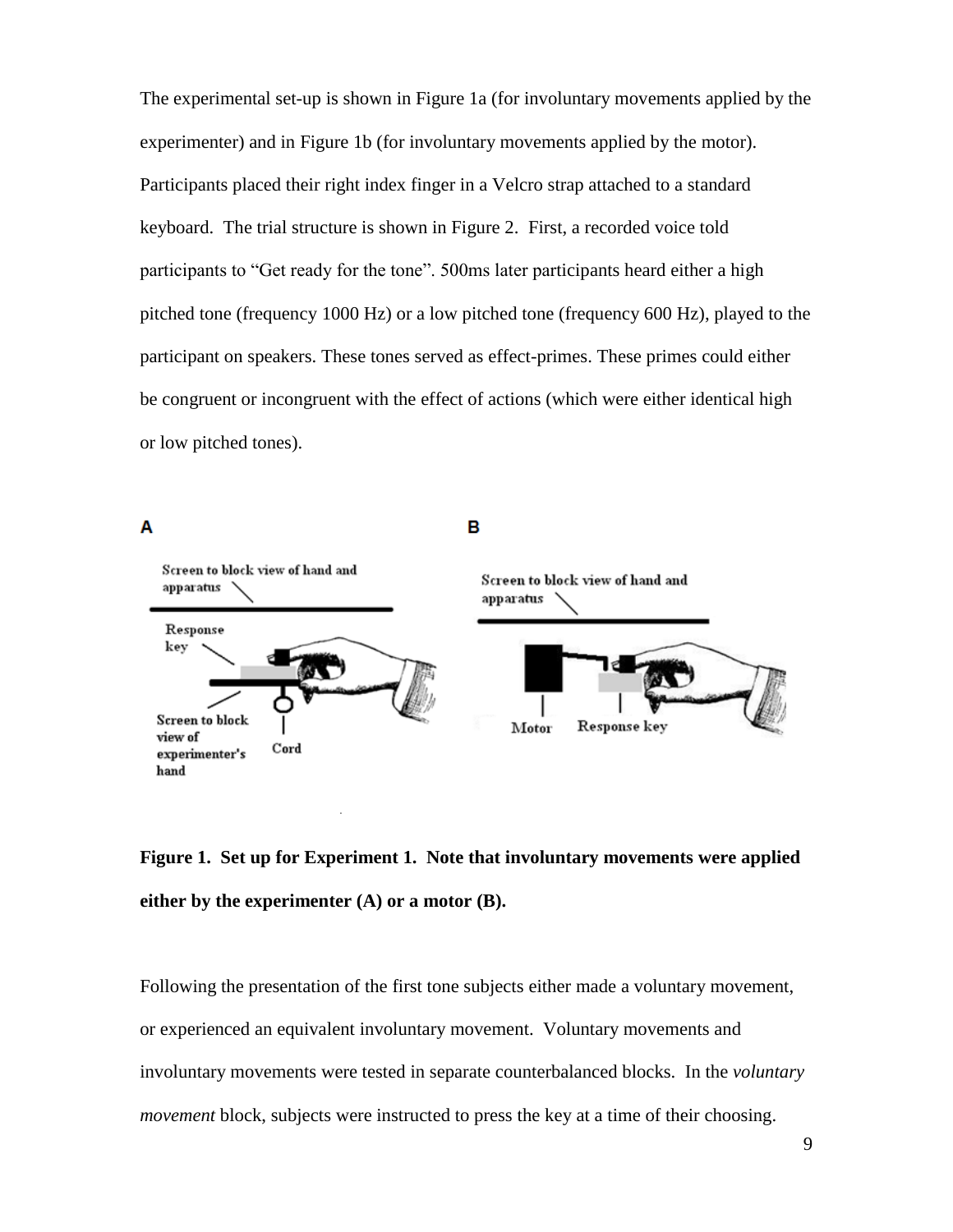Importantly, participants were encouraged not to press in reaction to the priming tone, but as and when they felt the urge to perform the movement. In the *involuntary movement*  block, participants were told to relax their right index finger, and refrain from any voluntary movement. For half the participants, the experimenter then moved the participant's finger using a cord and pulley attached beneath the keyboard (see Figure 1a). The experimenter's movement caused a depression of the key to which the participant's finger was attached. This involuntary movement occurred at a time of the experimenter's choosing, which was designed to match subjects' voluntary movements. The experimenter's arm was screened from view to avoid any cues regarding onset of the involuntary movement. For the other participants, a motor above the response key was activated after a random delay following the tone. The delay was randomly drawn from a normal distribution, with a mean of 3939ms, and a standard deviation of 873ms. These parameters were obtained from participants' self-paced movements in a previous pilot version of the study. The motor briefly depressed the key before returning to its starting point; this was identical to the experimenter-induced movement condition. The motor itself was hidden from view (see Figure 1b).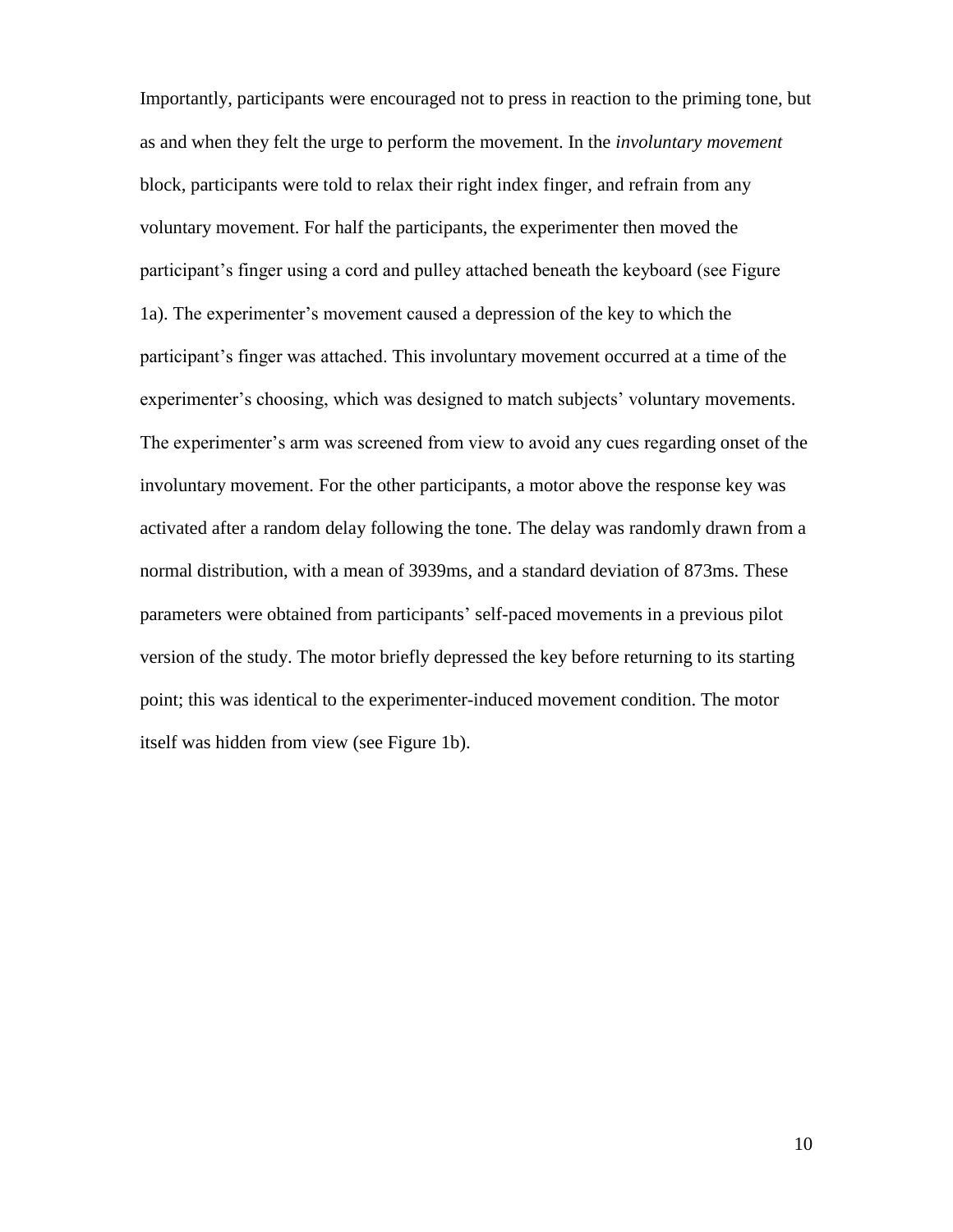

**Figure 2. Experiment 1 trial structure.**

A high or low tone followed each key press. The tones were identical to their prime counterparts. The interval between the movement and this second (effect) tone was either 100ms, 400ms, or 700ms. Debriefing confirmed that none of the participants realised that only a limited range of intervals was presented.

Within each movement block, participants experienced 32 trials. Of these, 12 involved congruent primes and 12 incongruent primes. Both tone frequencies and all interval durations were equally likely, and were randomised anew for each block and subject. A further 8 trials in each block were catch trials. On these trials, subjects were asked to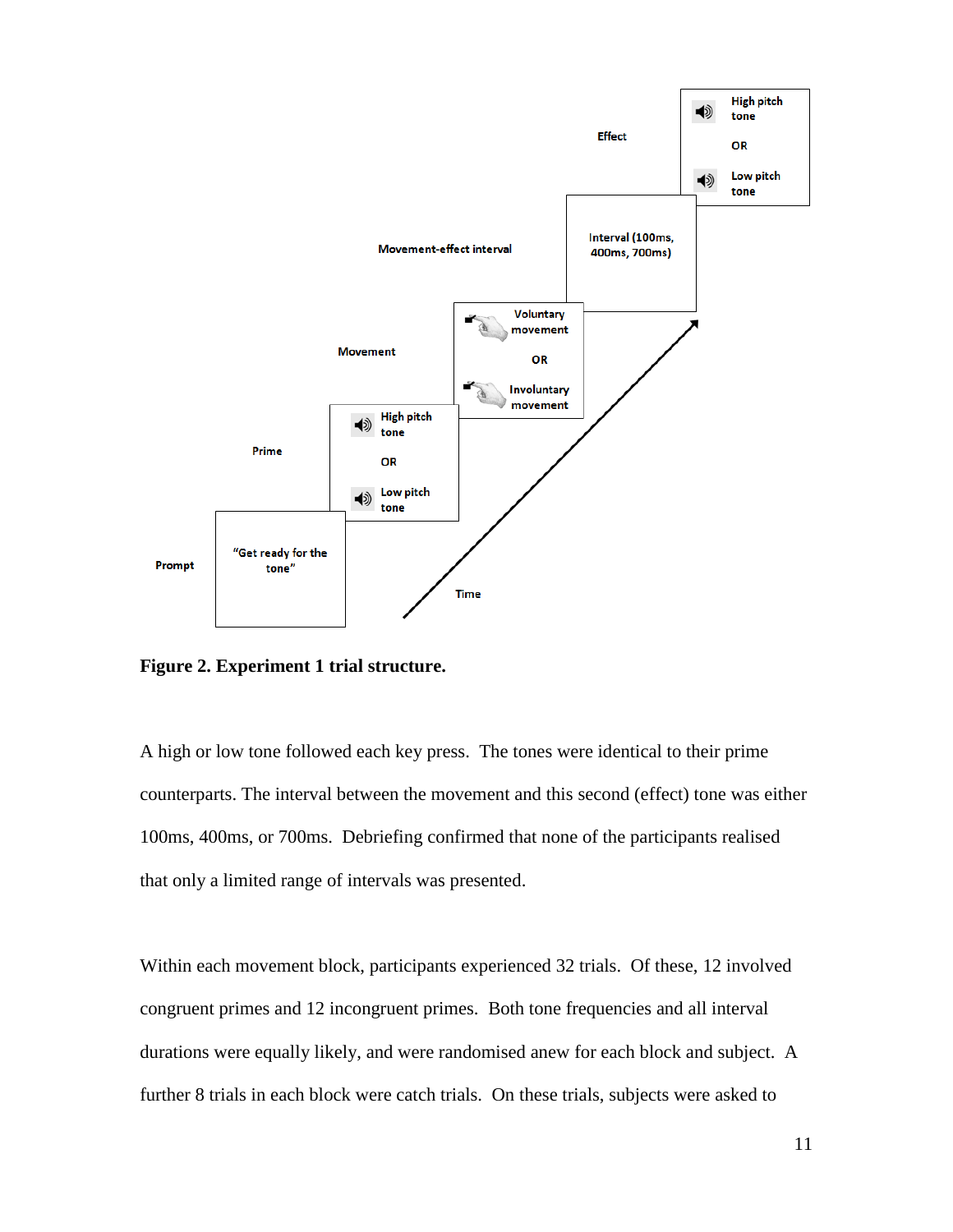judge whether prime and effect tones were same or different, but were not asked about interval duration. They were told in advance that these catch trials would occur unpredictably. The catch trials ensured that subjects could not simply ignore primes or effects, and were designed to encourage participants to attend to the prime-effect relation.

### **Results and Discussion**

Table 1 shows averaged interval estimates for each actual interval duration. Interval estimates are numerically lower than actual interval duration throughout. However, absolute accuracy of interval estimates varies dramatically across individuals, because people have different internal standards for time (Wearden & Grindrod, 2003). More importantly, interval estimates systematically varied with the factors of the experimental design.

|                         |                             | <b>Actual interval length</b> |           |           |
|-------------------------|-----------------------------|-------------------------------|-----------|-----------|
|                         |                             | $100 \text{ ms}$              | 400 ms    | 700 ms    |
| <b>Movement</b><br>type | <b>Voluntary movement</b>   | 70 (35)                       | 245 (116) | 471 (176) |
|                         | <b>Involuntary movement</b> | 99 (51)                       | 282 (131) | 491 (189) |

**Table 1. Average interval estimates (ms) for each actual interval duration. SD across participants is shown in parentheses.**

The interval estimates increase monotonically with the actual interval, as expected. A mixed design 2 x 2 x 2 x 3 ANOVA was conducted with factors of *mode of involuntary movement induction* (experimenter, motor: between subjects factor), *movement type* (voluntary, involuntary), *prime congruence* (congruent, incongruent), and *actual interval*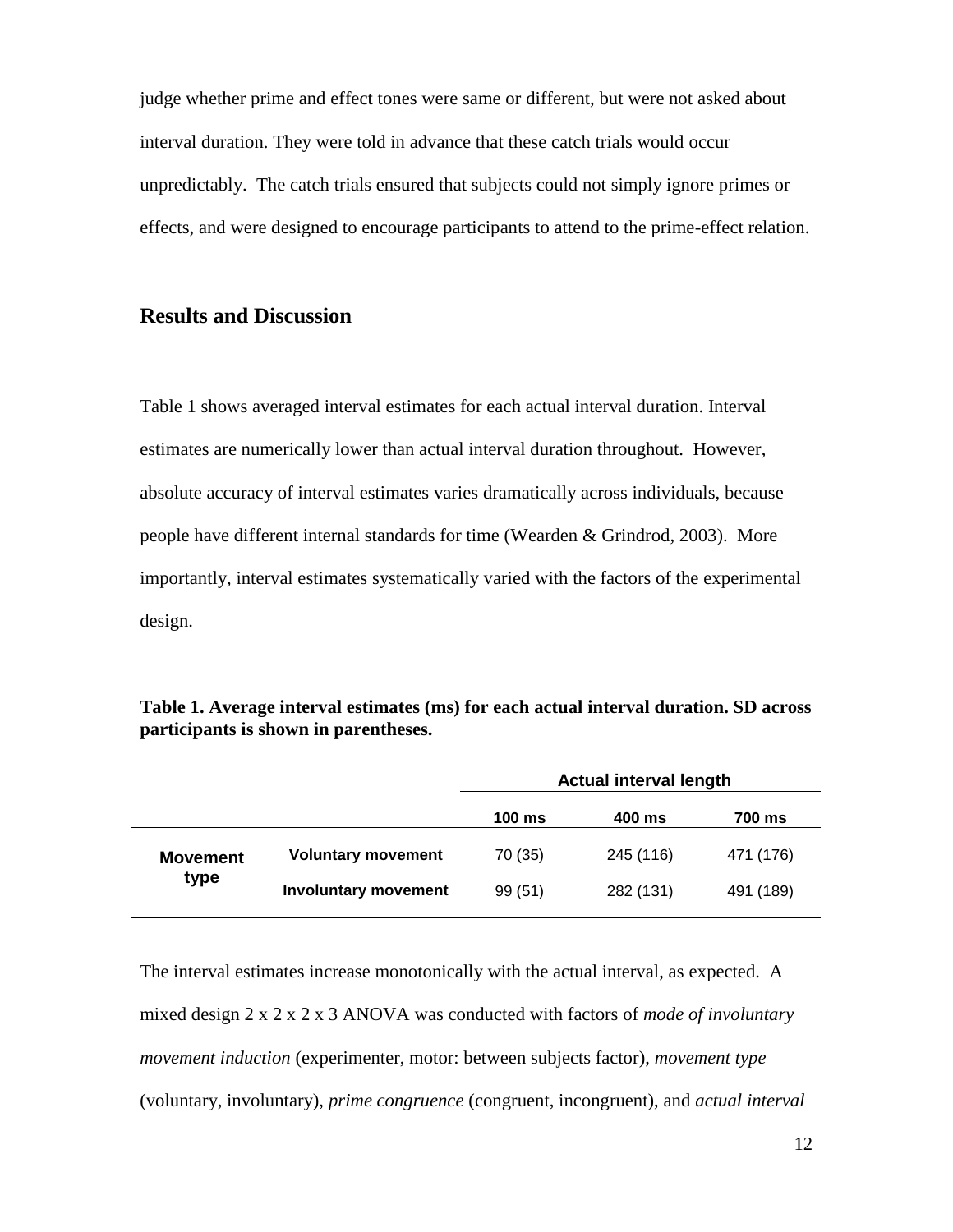*length* (100ms, 400ms, 700ms). An unsurprising significant main effect of *actual interval length* was found,  $F(2,46) = 139.56$ ,  $p < .001$ . This factor did not interact with any other.

Because the *actual interval length* factor was not of interest, the estimates were averaged across actual intervals to provide an overall measure of binding in each condition. Figure 3 shows these averaged interval estimates plotted for the voluntary and involuntary movement conditions as a function of prime-effect relation. A mixed design  $2 \times 2 \times 2$ ANOVA was conducted with factors of *mode of involuntary movement induction*  (experimenter, motor: between subjects factor), *movement type* (voluntary, involuntary), *prime congruence* (congruent, incongruent).

There was a main effect of *movement type*,  $F(1,23)$ , = 5.07, p = .034. Intervals initiated by voluntary movements were perceived as shorter than those involving passive involuntary movements. This supports previous research showing that, self-generated actions lead to a reduction in the perceived temporal interval between movements and effects compared to non-self-generated movements (e.g. Engbert, Wohlschlaeger, & Haggard, 2008). This is taken as a correlate of the enhanced sense of agency for selfgenerated action.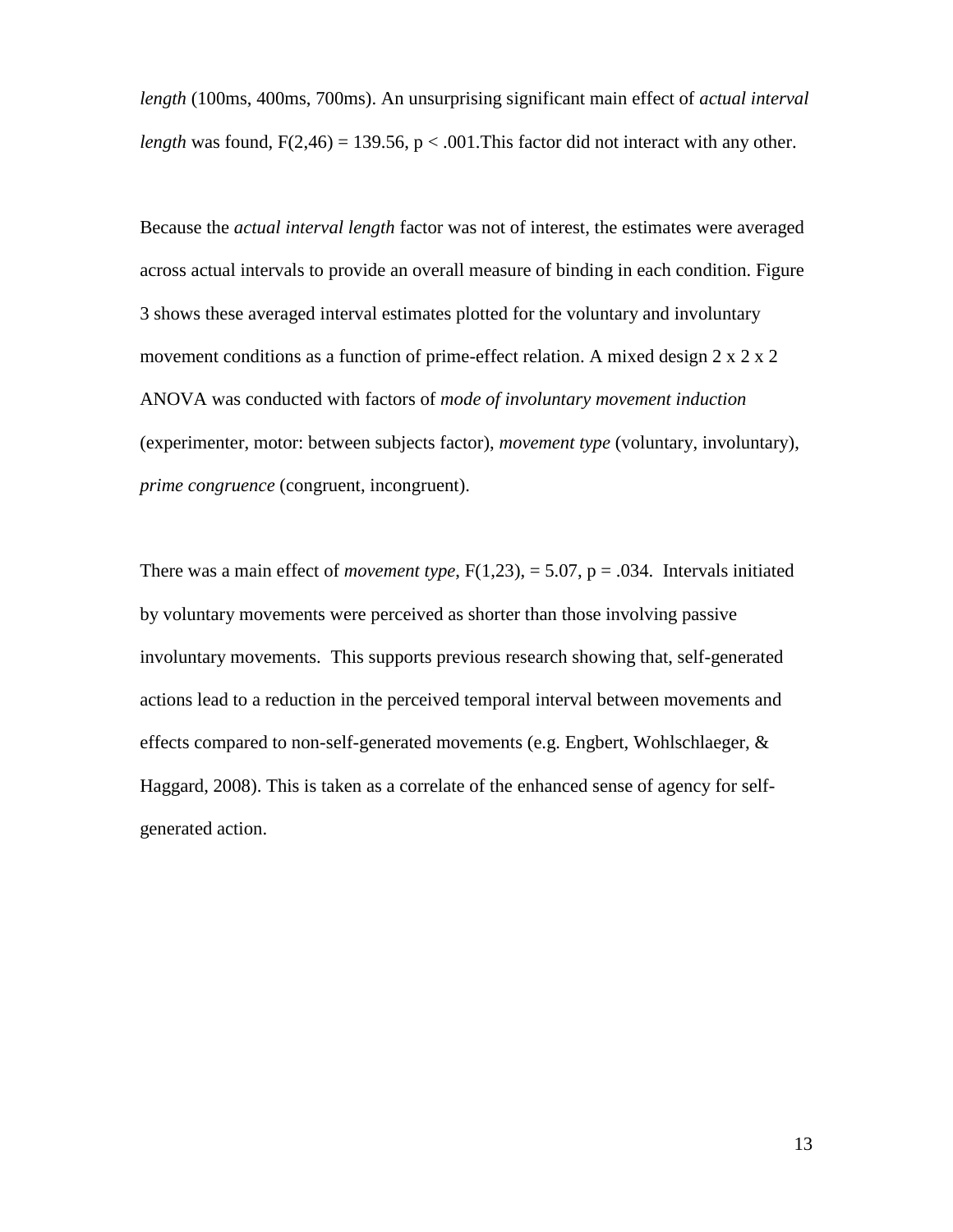

**Figure 3. Modulation of interval estimates by primes for voluntary and involuntary movements. The interval estimates are averaged across all three actual interval durations (i.e. 100ms, 400ms, and 700ms). The error bars show SE across participants.**

There was a significant main effect of *prime congruence*,  $F(1, 23) = 25.18$ ,  $p < .001$ . This suggests that prime congruence modulated the sense of agency for both voluntary and involuntary movements, with congruent prime-effect pairing leading to an enhanced sense of agency (lower interval estimates). However, the effect of *prime congruence* was modulated by the type of movement, as demonstrated by the significant two-way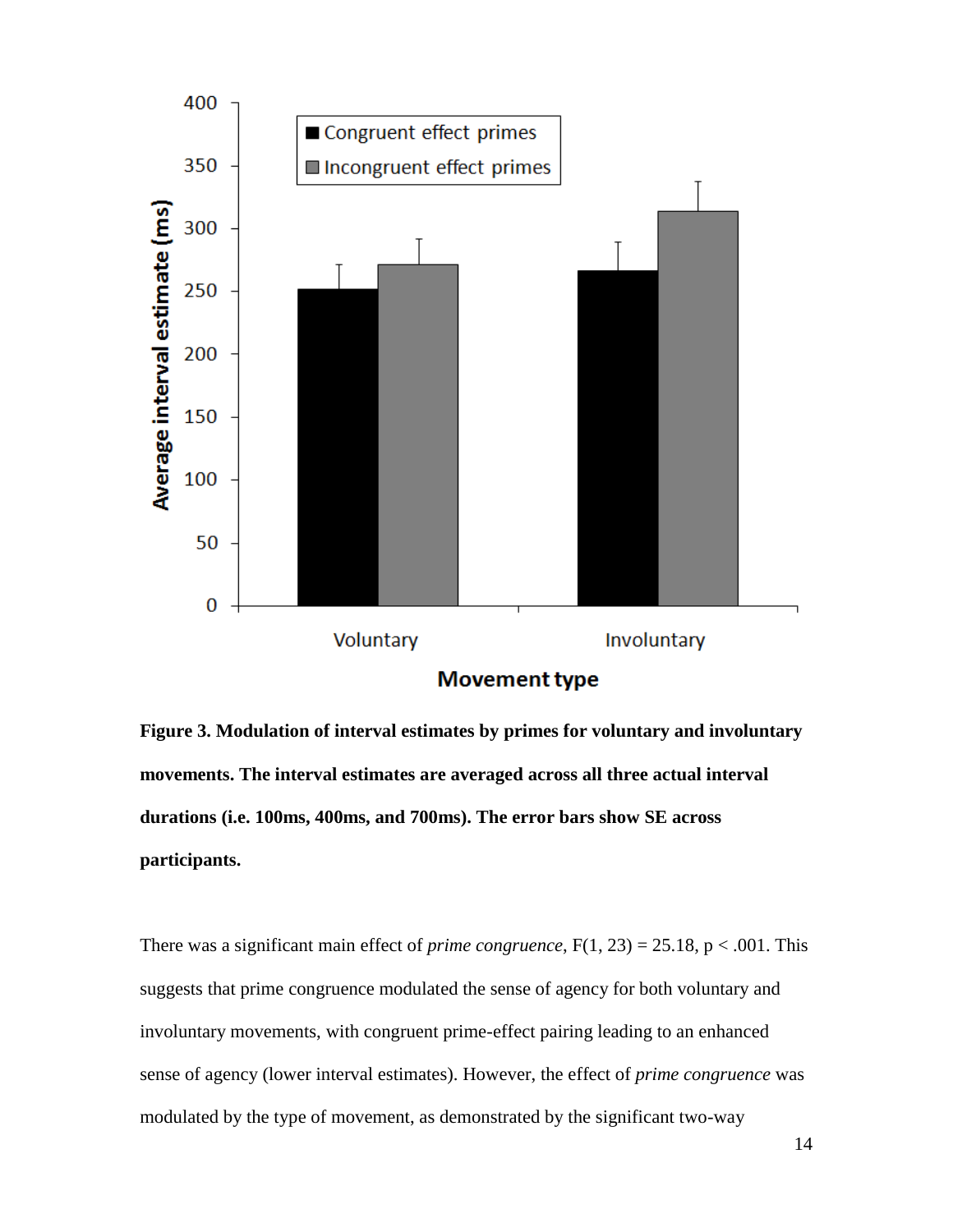interaction between *prime* congruence and *movement type*,  $F(1, 23) = 9.97$ ,  $p = .004$ . Simple effects analysis showed that interval estimates in the involuntary movement condition were strongly modulated by the primes,  $t(23) = 5.18$ ,  $p < .001$ , whilst estimates in the voluntary movement condition were less strongly modulated,  $t(23) = 2.93$ ,  $p = .007$ (see also Figure 3).

Finally, there was no significant main effect of *mode of involuntary movement induction*,  $F(1, 23) = 1.67$ ,  $p = .21$ , and there were no significant interactions involving this factor. Therefore, inducing involuntary movements by the motor or by the experimenter's action did not affect performance. This finding rules out the possibility that any changes in the agentic experience in the involuntary movement condition were due to agency simulation.

We also calculated performance on the catch trials in this experiment. In these trials participants were asked to report whether the prime and effect tones were the same (congruent) or different (incongruent). Across all participants there were 400 catch trials in total. Overall performance on the catch trials was near perfect (98.5% the judgements were correct), and was not systematically altered by either the *mode of involuntary movement induction*, or by the *movement type*.

Changes in the perceived interval between a movement and effect may provide implicit measures of the modulation of sense of agency. Our results suggest that conscious prior thoughts, here operationally defined by the presence of priming cues, can strengthen the experience of action-effect relations. This finding supports previous research showing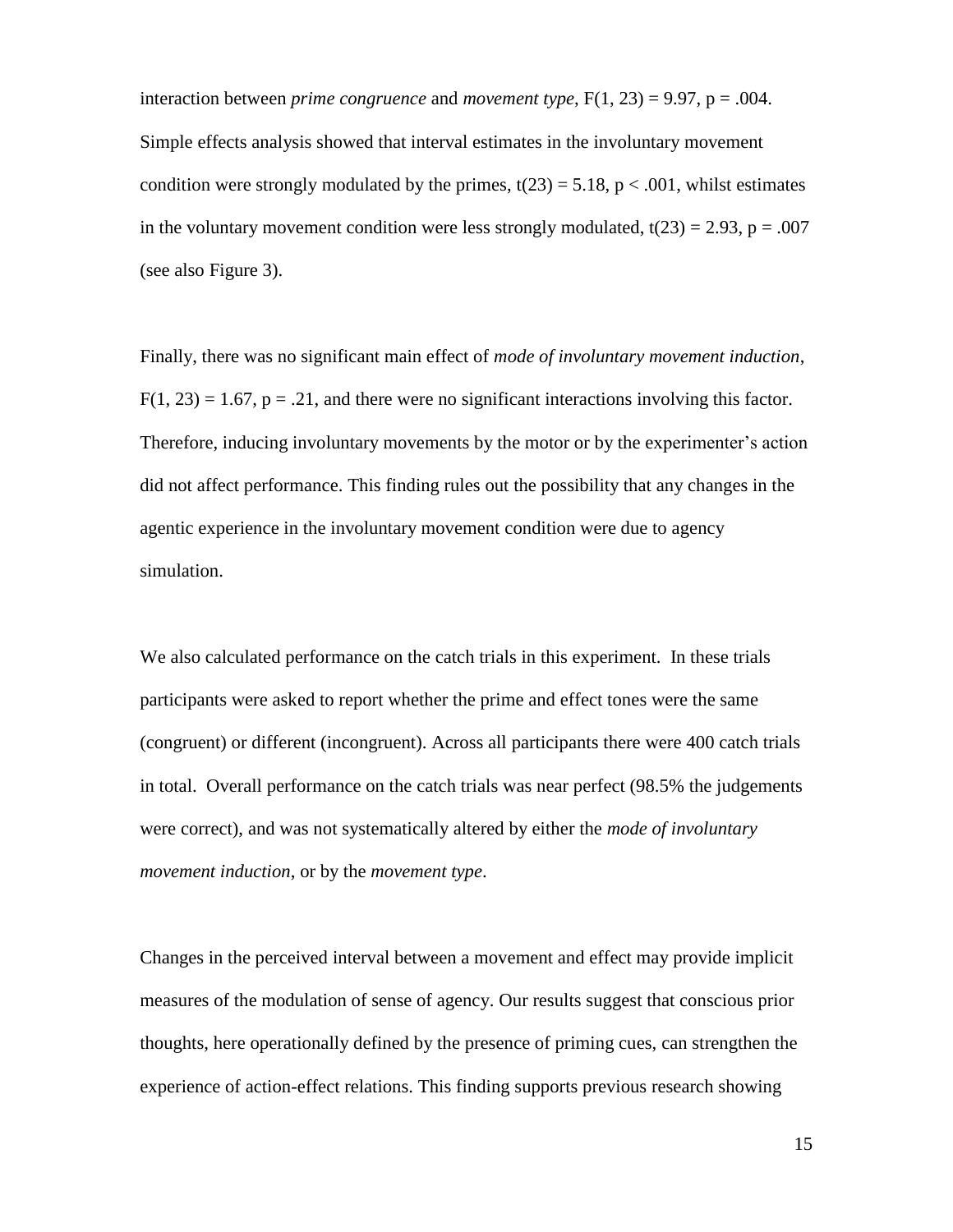that primes can modulate the sense of agency (e.g. Wegner & Wheatley, 1999). However, our results also suggest that this priming effect is strongest for involuntary movements. Involuntary passive movements were more susceptible than voluntary movements to modulation by these extrinsic cues to agency.

This supports our initial prediction that the sense of agency reflects the relative strength of multiple agency cues. The sense of agency associated with voluntary movements may reflect efferent signals within the motor control system (Blakemore, Wolpert and Frith, 2000). These internal cues appear relatively resistant to modulation by effect primes. Conversely, in the absence of motor command signals, the agency processing mechanism may rely more strongly on alternative, external cues as to the source of action.

Finally, our results were similar whether the key applying passive movements to the index finger was moved by the experimenter, or by a motor under computer control. This suggests that participants' experience of their own action was not based on simulating the agency of the experimenter. Of course, this does not imply that simulation of agency plays no role in our understanding and experience of **other peoples'** movements.

# **Experiment 2**

Experiment 2 investigated the importance of temporal contiguity between prime and movement in agency priming. The sense of agency may require that primes occur appropriately close in time to movement. For example, Wegner and Wheatley (1999) showed that people erroneously attributed a primed event to their own action, when it was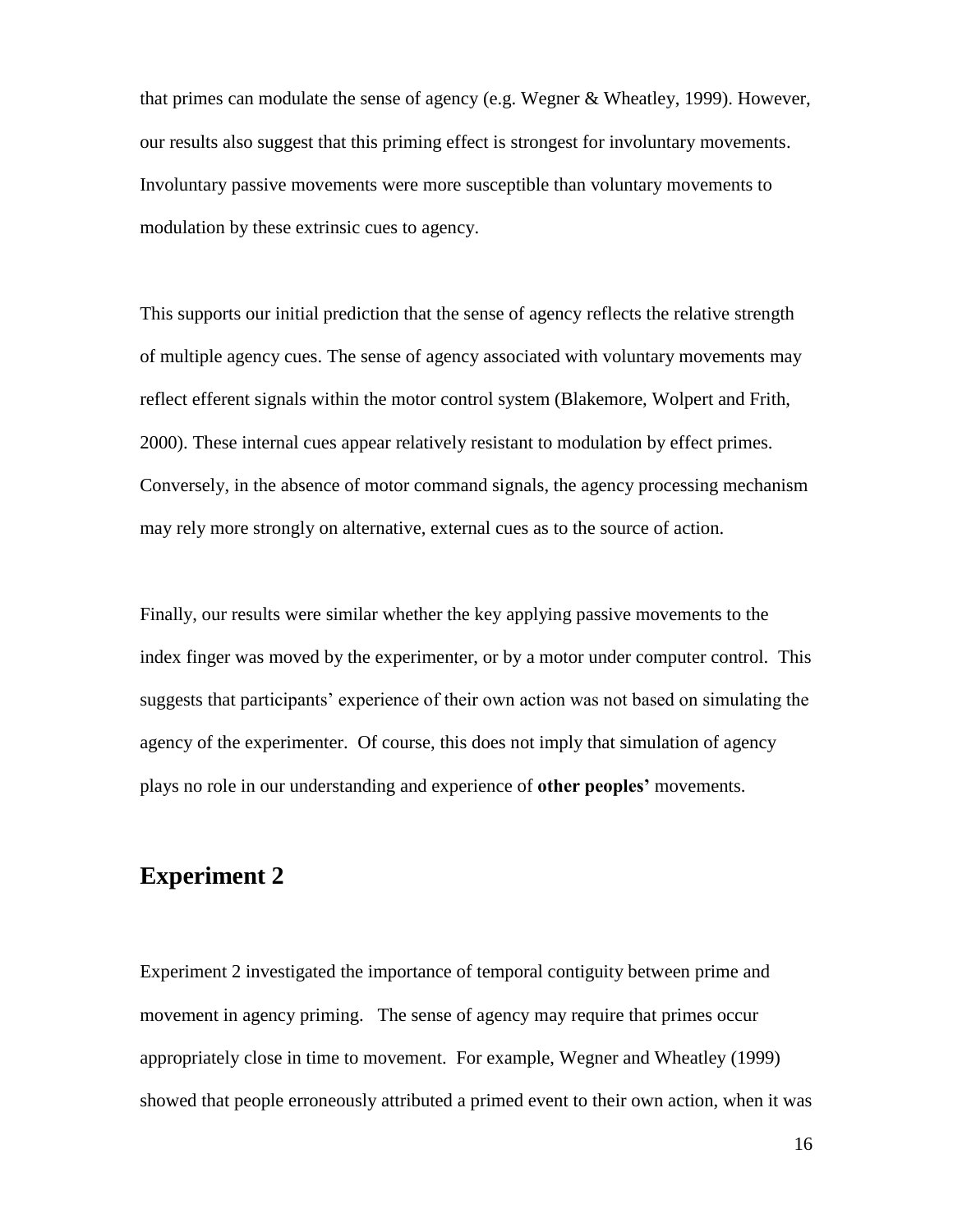in fact caused by a confederate, only if the prime occurred within a 5 s time window prior to movement. We investigated whether our implicit measure of agency also showed timedependent sensitivity to priming. Specifically, we predicted that perceived duration of intervals between involuntary movements and effects should be modulated more strongly by primes presented just prior to involuntary movement than by those presented longer before movement.

### **Method**

#### *Participants*

This experiment was carried out with ethical approval, and participants gave informed consent before starting the experiment.

24 right-handed participants (9 females, 15 males; aged 16–39; mean 24 years) took part in the experiment. The procedure lasted 60 minutes.

#### *Procedure*

The procedure was based on the previous experiments. However, in Experiment 2 participants only experienced involuntary movements, and never made voluntary actions. We omitted the voluntary action condition because we found it less susceptible to priming in Experiment 1. Second, the interval between the prime and the involuntary movement was controlled to be either 1s or 10s, at random. Involuntary movements were applied by the experimenter using a cord/ pulley (see Figure 1a). The experimenter was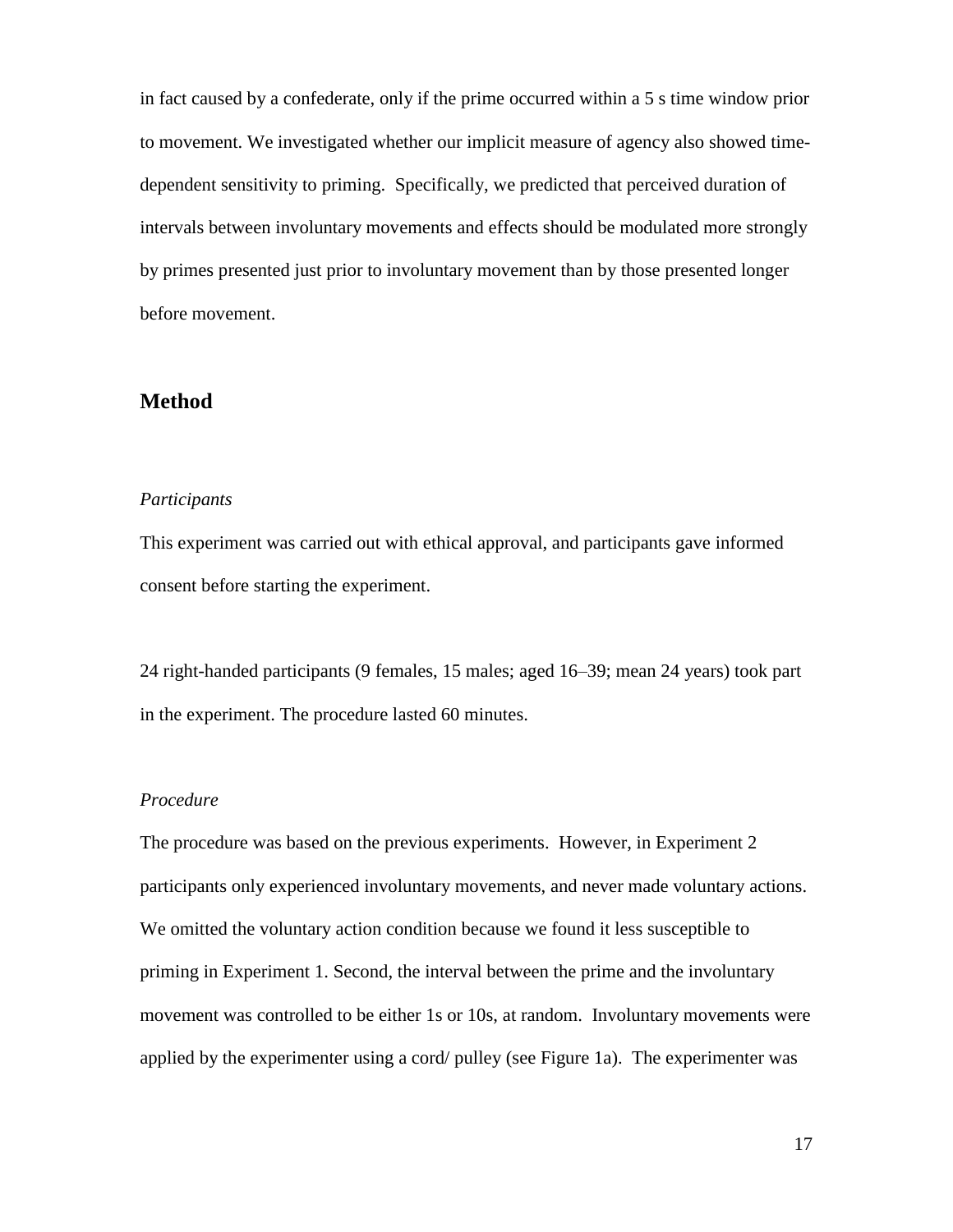prompted to move by a visual "Go" signal at the appropriate time. This signal was not visible to the subject.

# **Results and Discussion**

Figure 4 shows the mean interval estimates for 1s and 10s delay conditions, plotted as a function of actual interval length and prime-effect relation. A 2 x 2 ANOVA was conducted with factors of *delay* (1s, 10s), *prime congruence* (congruent, incongruent) and *actual interval lengt*h. A significant main effect of *prime congruence* was found, F(1, 23)  $= 4.74$ ,  $p = .04$ , as in Experiment 1. This again suggests that congruent primes produce shorter interval estimates, and thus stronger binding. There was no significant main effect of the delay between prime and movement  $F(1, 23) = .042$ ,  $p = .84$ .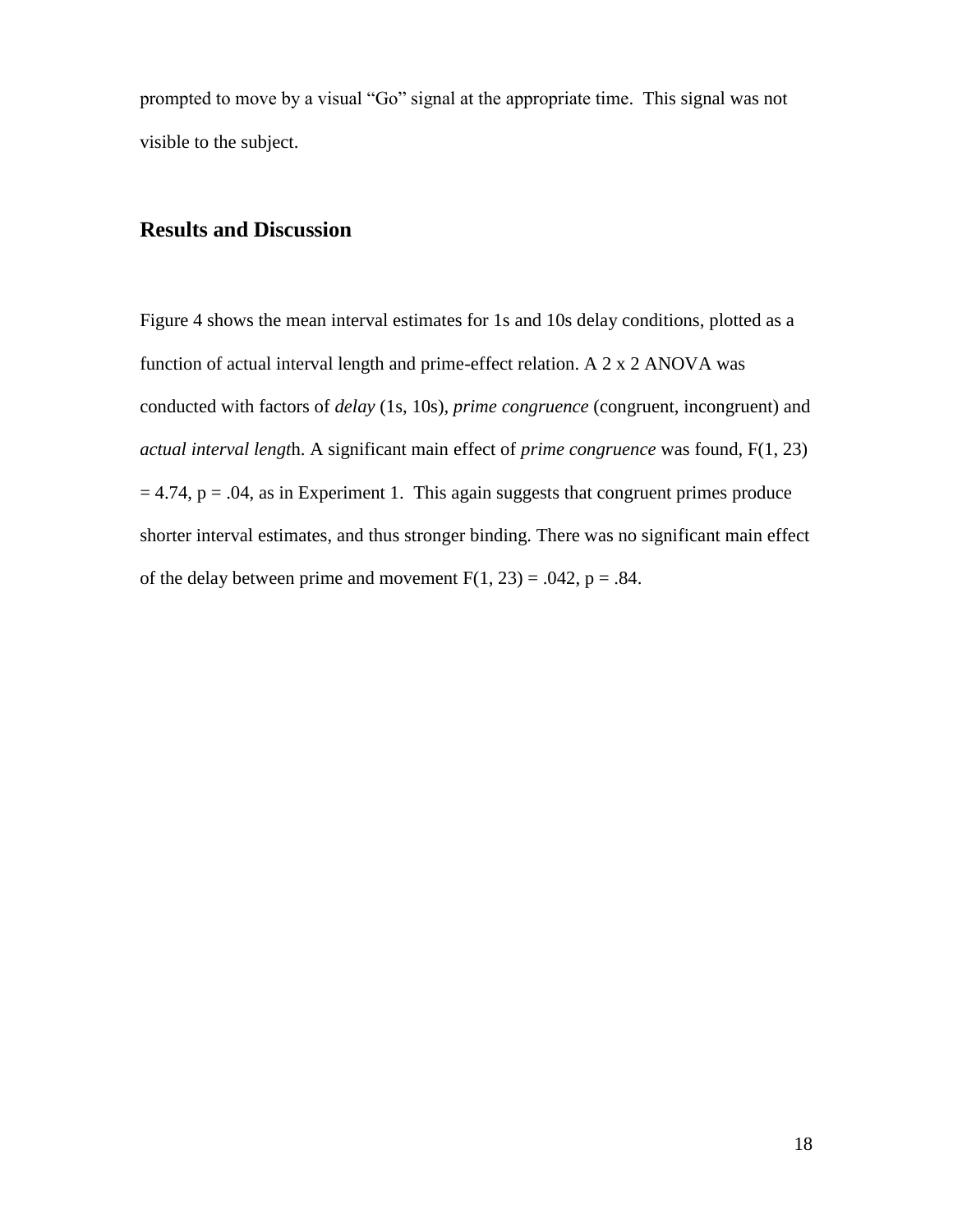

**Figure 4. Modulation of the sense of agency by effect primes at 1s prior to involuntary movement onset and 10s prior to involuntary movement onset. The interval estimates are averaged across all three actual interval durations (i.e. 100ms, 400ms, and 700ms). The error bars show SE across participants.**

Crucially, there was also a significant *delay* x *prime congruence* interaction, F(1,23) = 5.10,  $p = .034$ . Simple effects analysis showed that interval estimates in the 10s delay condition were scarcely affected by prime congruence,  $t(23) = .128$ ,  $p = .90$ , while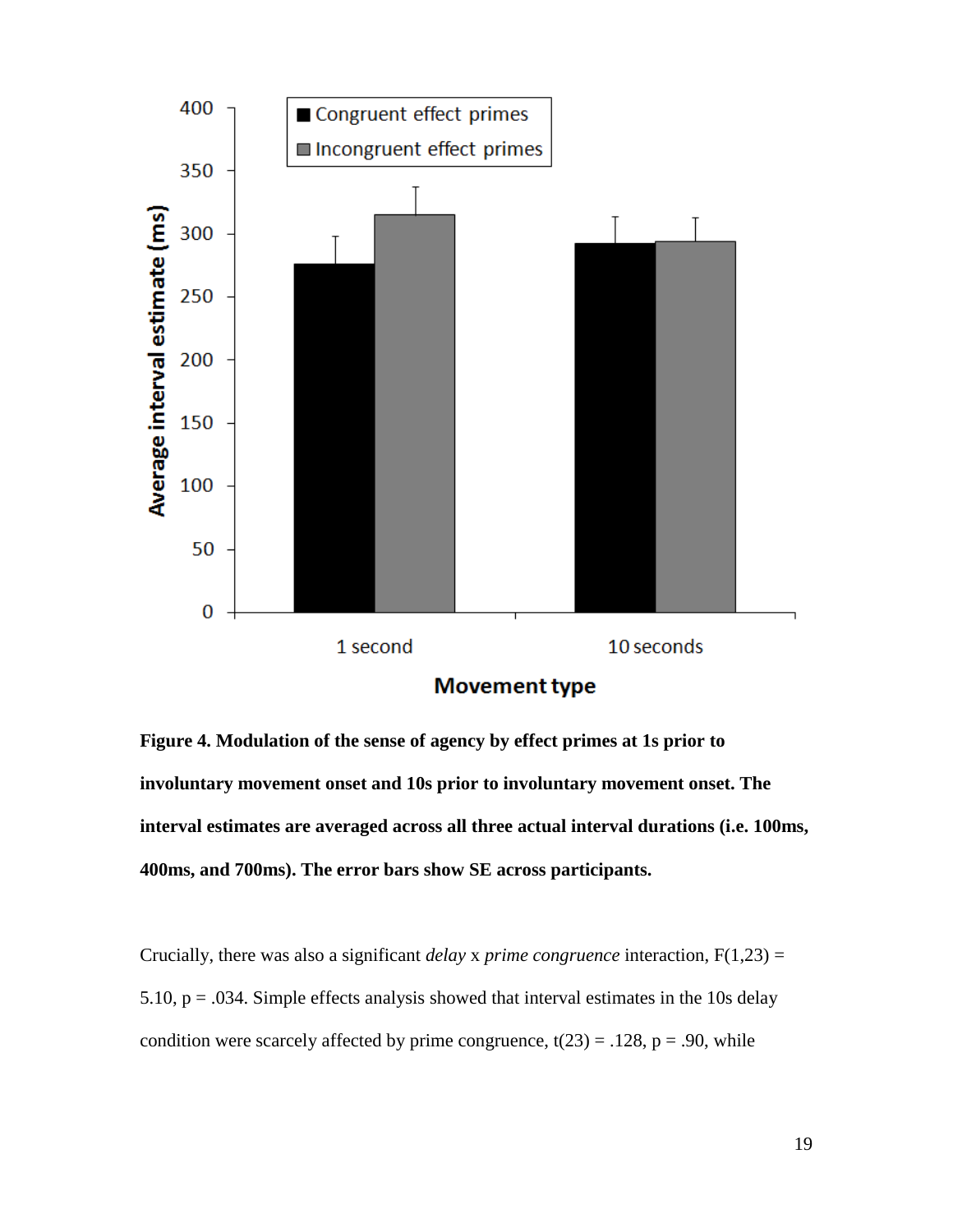estimates in the 1s delay condition were strongly modulated,  $t(23) = 4.75$ ,  $p < .001$  (see also Figure 4).

Although participants in Experiment 2 never made active movements, we replicated the finding of Experiment 1 that priming action effects can influence the experience of the action-effect relation in a way that reproduces the action-effect binding component of the sense of agency. This suggests that priming might induce some aspects of the sense of agency when agency is in fact entirely absent. Previous studies focussed on ambiguous situations where agency was possible, but found priming effects on trials where agency did not in fact occur (Wegner & Wheatley, 1999; Aarts, Custers, & Wegner, 2005). More importantly, we showed that the priming effect depends on the temporal relation between prime and involuntary movements. Priming the effect of an action only imparted the binding component of the sense of agency to involuntary movements when prime and involuntary movement are sufficiently close (1s), and not at longer delays (10s). This finding replicates Wegner and Wheatley's result showing the importance of temporal contiguity between prime and movement in the modulation of agency by those primes (Wegner & Wheatley, 1999). It suggests that the agency processing mechanism does indeed infer agency from external cues, but does so only within a relatively circumscribed time window.

# **General Discussion**

We used the perceived duration of intervals between actions and effects as an indirect measure of the sense of agency. We replicated previous results showing that intervals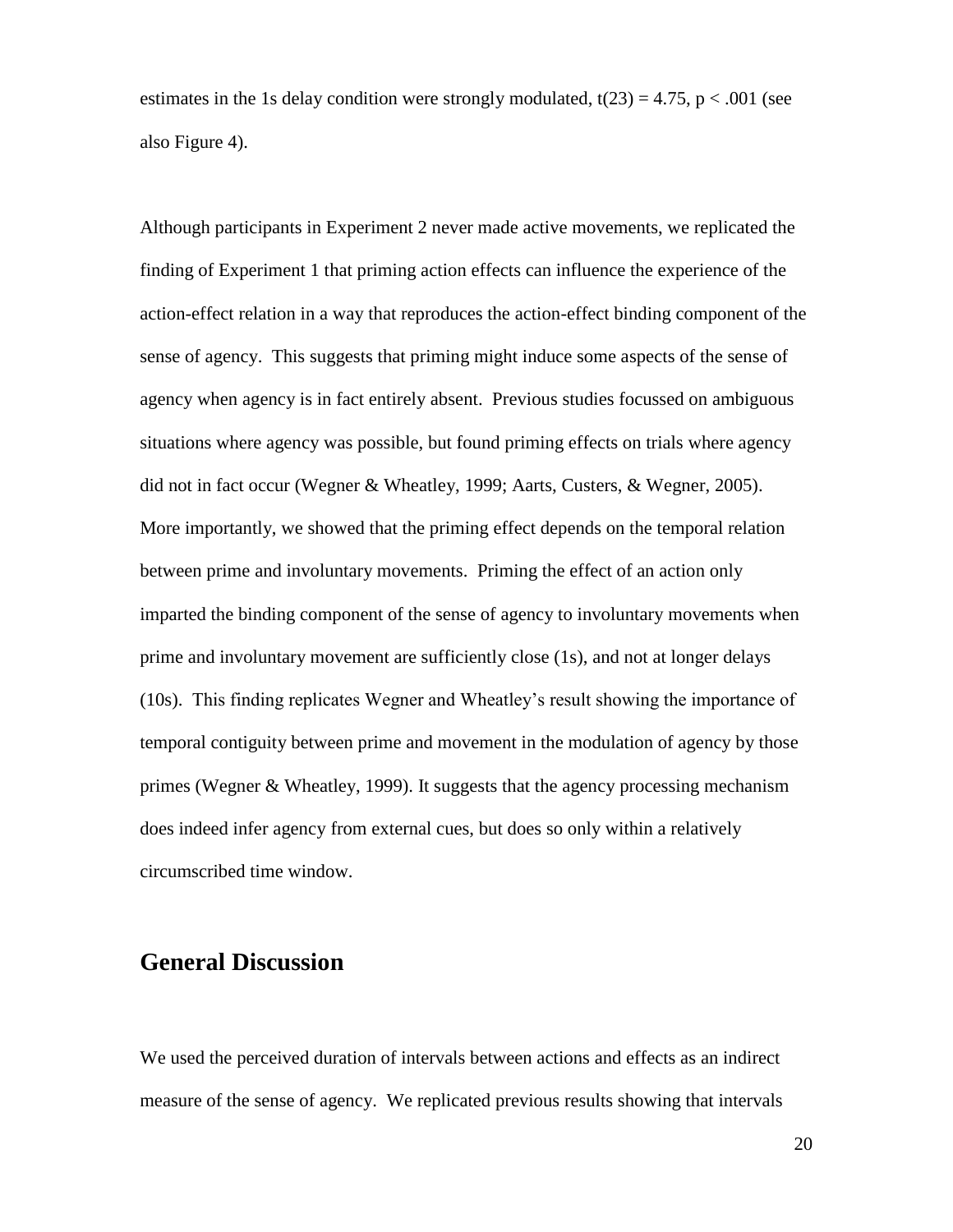initiated by self-generated actions are perceived as shorter than intervals initiated by other events, in this case involuntary movements (e.g. Engbert, Wohlschlaeger, & Haggard, 2008). Effect primes significantly modulated the experience of agency, and did so significantly more for involuntary than for voluntary movements.

#### *Alternative interpretations and issues*

In these experiments we compared modulation of intentional binding by primes for voluntary and involuntary movements. We cannot rule out the possibility that participants were occasionally, or very slightly active in the involuntary condition, despite our instructions to remain passive. In that case, the interaction of Experiment 1 would relate to *level* of motor or proprioceptive activity rather than its presence/absence. However, this possibility is not a fundamental challenge to our results. Firstly, the instruction not to move is not uncommon or particularly problematic, either in the experimental laboratory, or in everyday life. We had no reason to suspect that participants were not following this instruction. Furthermore, even if there were occasional micro-movements, the level of motor activity would still be very different in the two conditions, because it was sufficient to cause a keypress in the active condition, but not in the passive condition.

Finally, there is an inherent limitation in the method used to determine action-effect binding in this study. Interval estimates cannot tell us whether the differences in binding between active and passive movements reflect differences in perception of both actions and tones, or just one of these. We chose this method for two reasons. Firstly, it overcomes some methodological concerns with temporal perception of single events.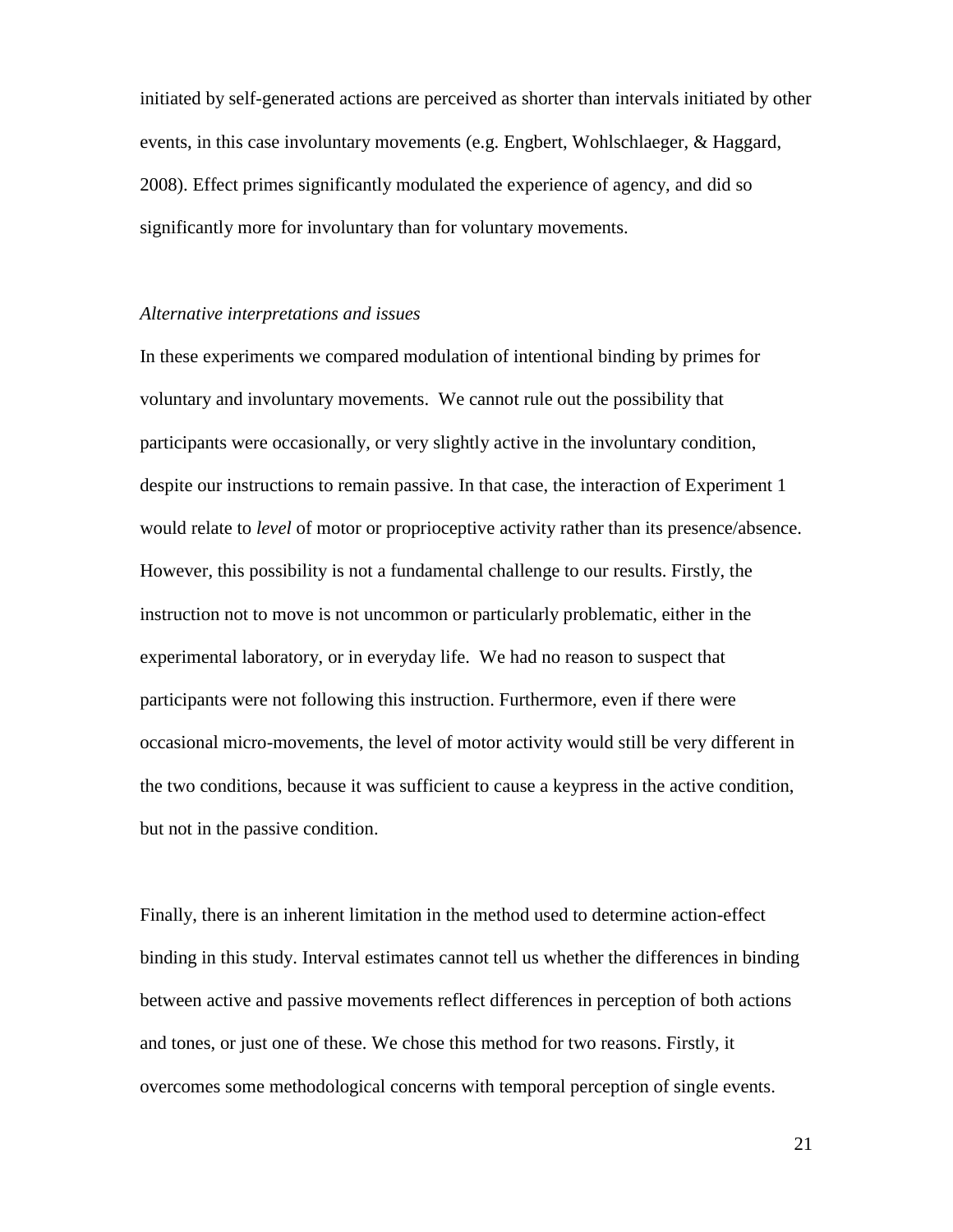Secondly, it necessarily requires participants to represent the action-effect relation that lies at the heart of the sense of agency (Engbert, Wohlschlaeger, & Haggard, 2008).

#### *Sense of agency and agency cues*

Our experiments tested Wegner and Sparrow's (2004) suggestion that the sense of agency depends on a mechanism that uses multiple cues as to the origin of actions and their effects. These experiments showed that, in general, effect primes can modulate the sense of agency. However, a novel finding of our study is that extrinsic cues are most effective for **in**voluntary movements. Where an internal agency cue exists within the motor system (as in voluntary movements) alternative external cues to agency have a reduced impact on action experience. However, where no such internal cue exists (as in the case of involuntary movement) conscious intentions evoked by primes assume a much greater role in the generation of the sense of agency.

Our results suggest that some aspects of the sense of agency (in our study, the actioneffect binding component of sense of agency) can be induced in passive movements where actual voluntary motor commands are absent. At first sight this may seem contradictory. However, our results replicate and extend previous data showing that participants may experience agency for actions and effects they do not control (Aarts, Custers, & Wegner, 2005; Wegner & Wheatley, 1999) and even for the movements of others (Wegner, Sparrow, & Winerman, 2004). Furthermore, our results demonstrate this fallibility of sense of agency using an implicit and indirect measure as opposed to an explicit judgement of agency (for a discussion of implicit and explicit aspects of agentic experience see Synofzik, Vosgerau, & Newen, 2008). Critically, the results also show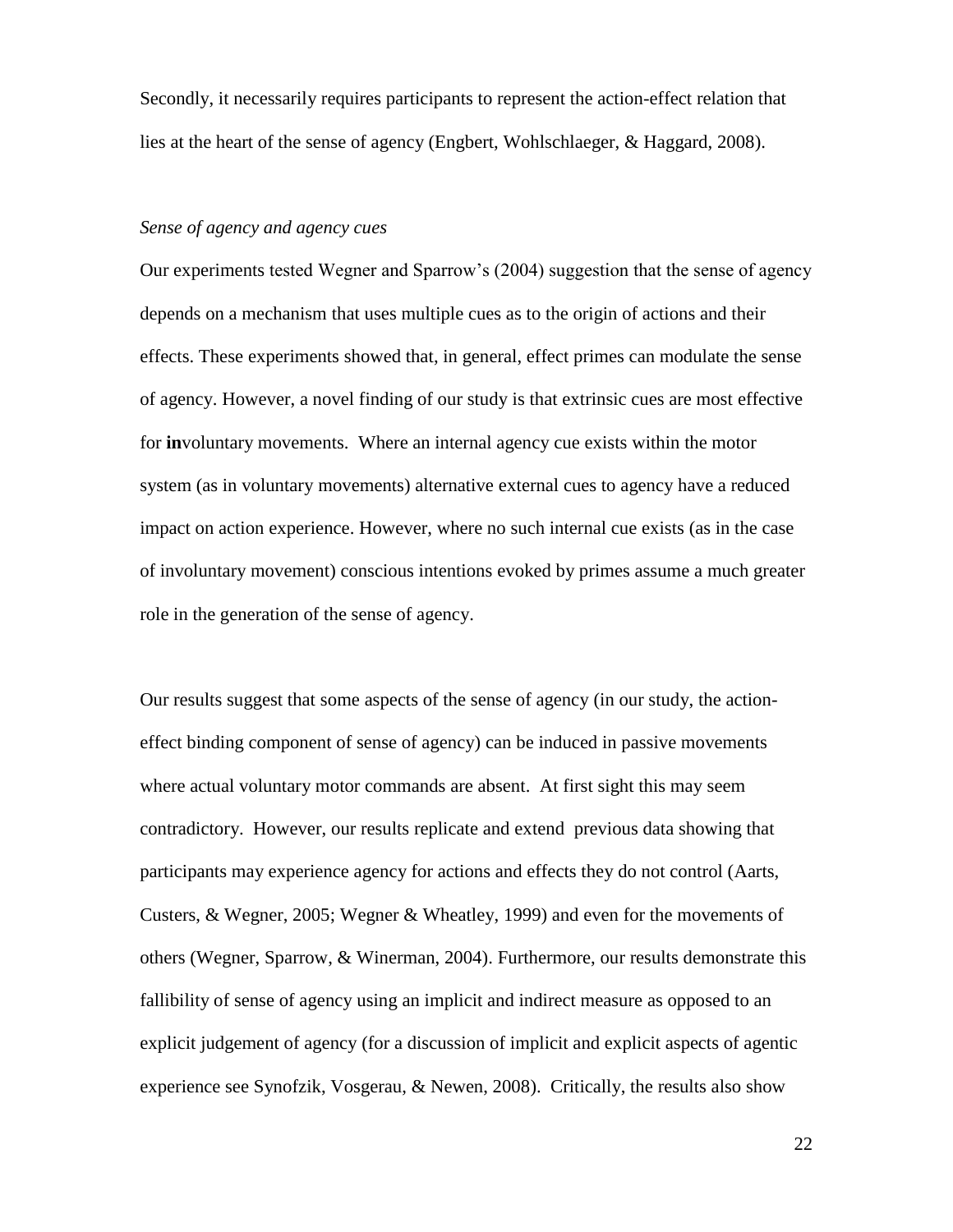that this fallibility is reduced when the movement is actually under voluntary control. External cues to agency play a reduced role when intrinsic motor commands are present. This suggests that the sense of agency is generated by a combination of both intrinsic and extrinsic cues to agency.

However, the present study suggests that intentional binding (and by extension the sense of agency in general) is heavily constrained by intrinsic motor signals: primes had less effect on the perception of keypress-tone intervals for active motor keypresses than for passive movements. This resulted in the observed interaction between voluntary and involuntary movement. It is also consistent with previous research shows the special contribution of intrinsic motor information to intentional binding (e.g. Haggard, Clark & Kalogeras, 2002; Engbert, Wohlschlaeger, & Haggard, 2008).

It should be noted that this pattern of results might not be due *solely* to differences in the contribution of intrinsic motor signals. For example, changes in proprioception generated by the different types of movement may also contribute to the observed interaction between voluntary and involuntary movement in Experiment 1. In this way, proprioception is likely to be another cue that carries information as to the agentic source of movements. Future research should try and quantify the relative contributions of such cues to sense of agency.

### *Cue integration and sense of agency*

How might intrinsic and extrinsic cues to agency integrated? Some form of Bayesian cue integration (e.g. Hendricks, Wiggers, Jonker, Haselager, 2007; Lau, Rogers, &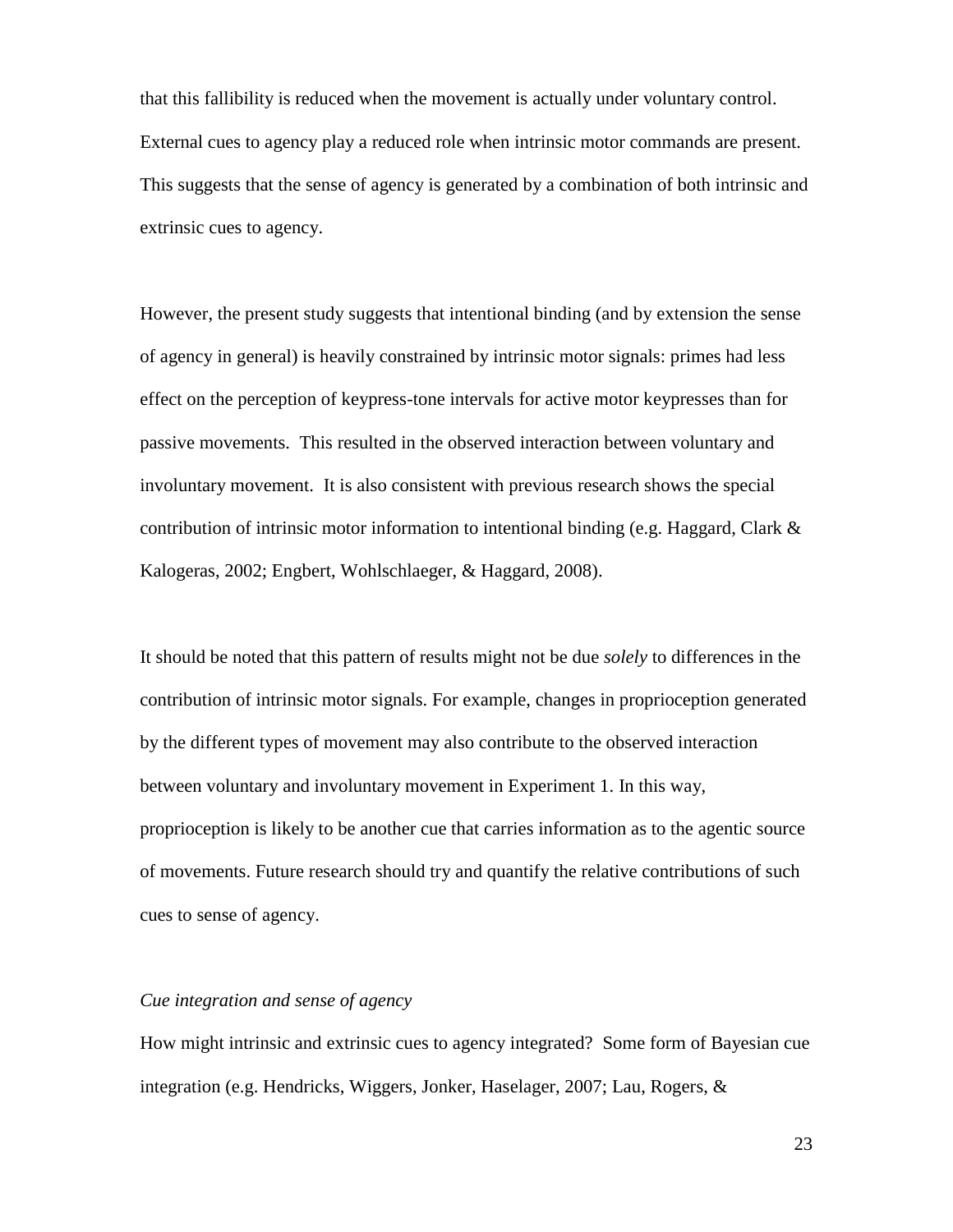Passingham, 2007) seems likely. On this view the sense of agency would be determined by an optimal combination of different cues. Our study focussed on intrinsic cues to agency in the form of efference copy of motor commands and extrinsic cues to agency in the form of primes. In voluntary action, intrinsic information would receive higher weighting, presumably because efference copy provides highly reliable temporal information (Tsakiris, Haggard, Franck, Mainy, & Sirigu, 2005), and primes would receive lower weighting. This would explain the reduction in modulation by primes for voluntary movements. Conversely, in involuntary, passive movement, there is no intrinsic cue to agency, and extrinsic cues are strongly weighted. This would explain the enhanced modulation of sense of agency by primes for involuntary movements.

An interesting corollary of this Bayesian framework is that sufficient weighting of extrinsic information should, in principle, be able to overwrite the intrinsically generated sense of agency. A motor command to perform action A might be over-ridden by extrinsic information that one had performed action B. External evidence might persuade people that they had performed voluntary actions when they in fact did not. This prediction could have interesting legal implications, given the link between voluntary control and responsibility (Haggard, 2008).

This overwriting of intrinsically generated information has previously been demonstrated for agency processing (e.g. Wegner & Wheatley, 1999; Wegner, Sparrow, & Winerman, 2004). It has also been strikingly demonstrated in the context of decision making with the 'choice blindness' effect (e.g. Johansson, Hall, Sikström, & Olsson, 2005). Participants viewed photographs of two separate faces, and pointed to the one they found most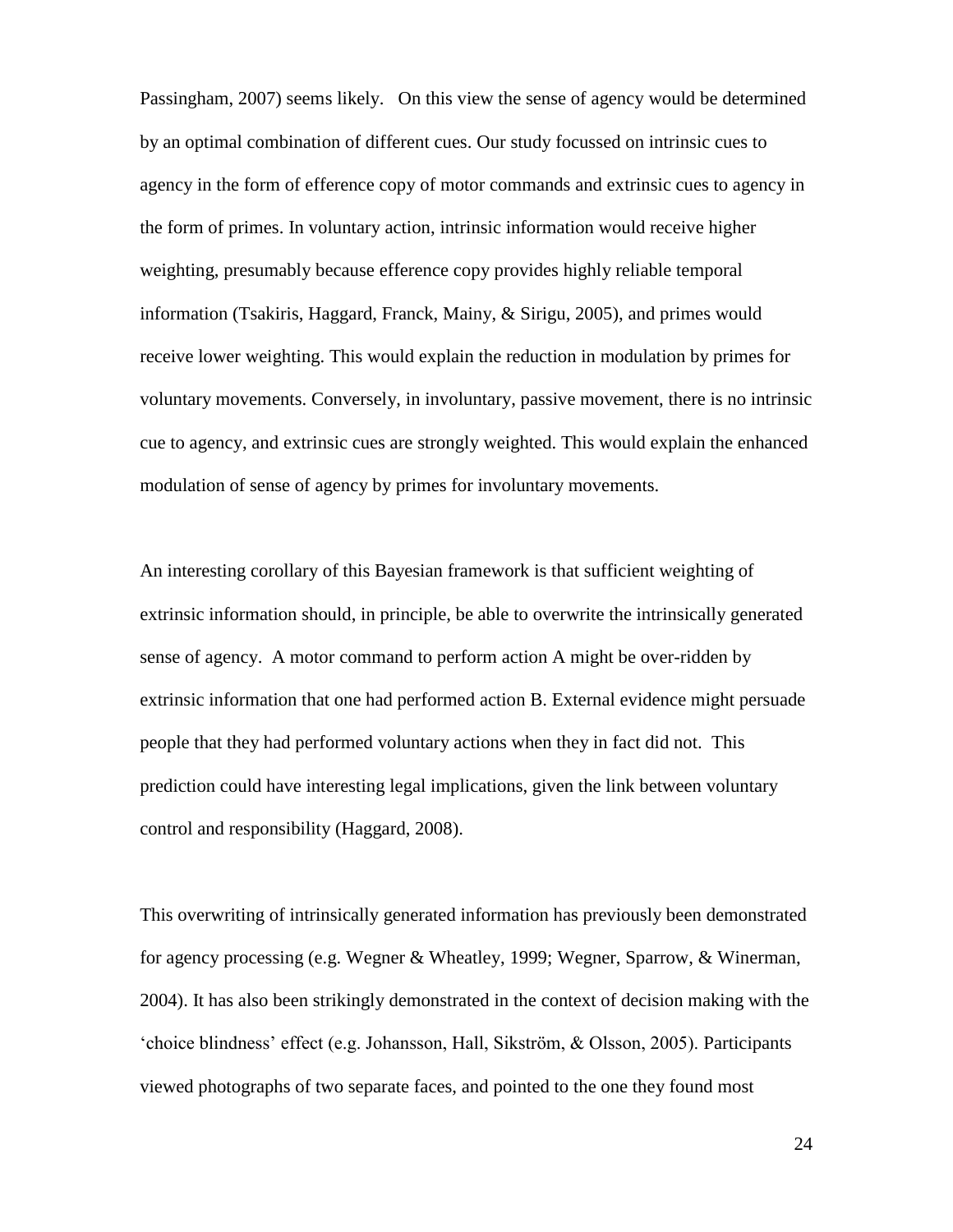attractive. The 'chosen' photograph was then given to the participant, who then had to justify their choice. Surreptitiously, the experimenter manipulated the relationship between the chosen photograph (the one pointed to) and the one presented, such that there were mismatches. Interestingly, they found that participants would accept, and even justify, a choice which they had not in fact made. This intrinsically generated choice may have been sufficiently weak in relation to the extrinsic cue (in the form of the presented photograph), resulting in a reversal of participants' perception of what they had actually chosen.

In general terms, our proposal suggests that the sense of agency cannot be fully captured by properties of the motor control system, as proposed by the traditional 'comparator' model (e.g. Frith, 1992; Blakemore, Wolpert & Frith, 2002). The limitations of the comparator models have been articulated elsewhere (e.g. Synofzik, Vosgerau & Newen, 2008). Furthermore, the framework we propose offers testable predictions. For example, if the experience of our actions depends on a process of cue integration, then neuropsychological principles predict that some patients should have abnormal and inappropriately integrated experiences of action, due to lesions that compromise the integration process. Indeed, recent studies of anosognosia for hemiplegia (Berti et al., 2005; Fotopoulou et al., 2008) confirm these predictions. These patients experience making actions with their affected limb, despite being completely unable to move it due to plegia. Their experience of action appears to be based solely on their intention to move the affected limb, and does not integrate the sensory, visual and external evidence that the limb has not moved. We would predict that such patients would show no priming effect at all in our paradigm. This prediction could be tested in future studies.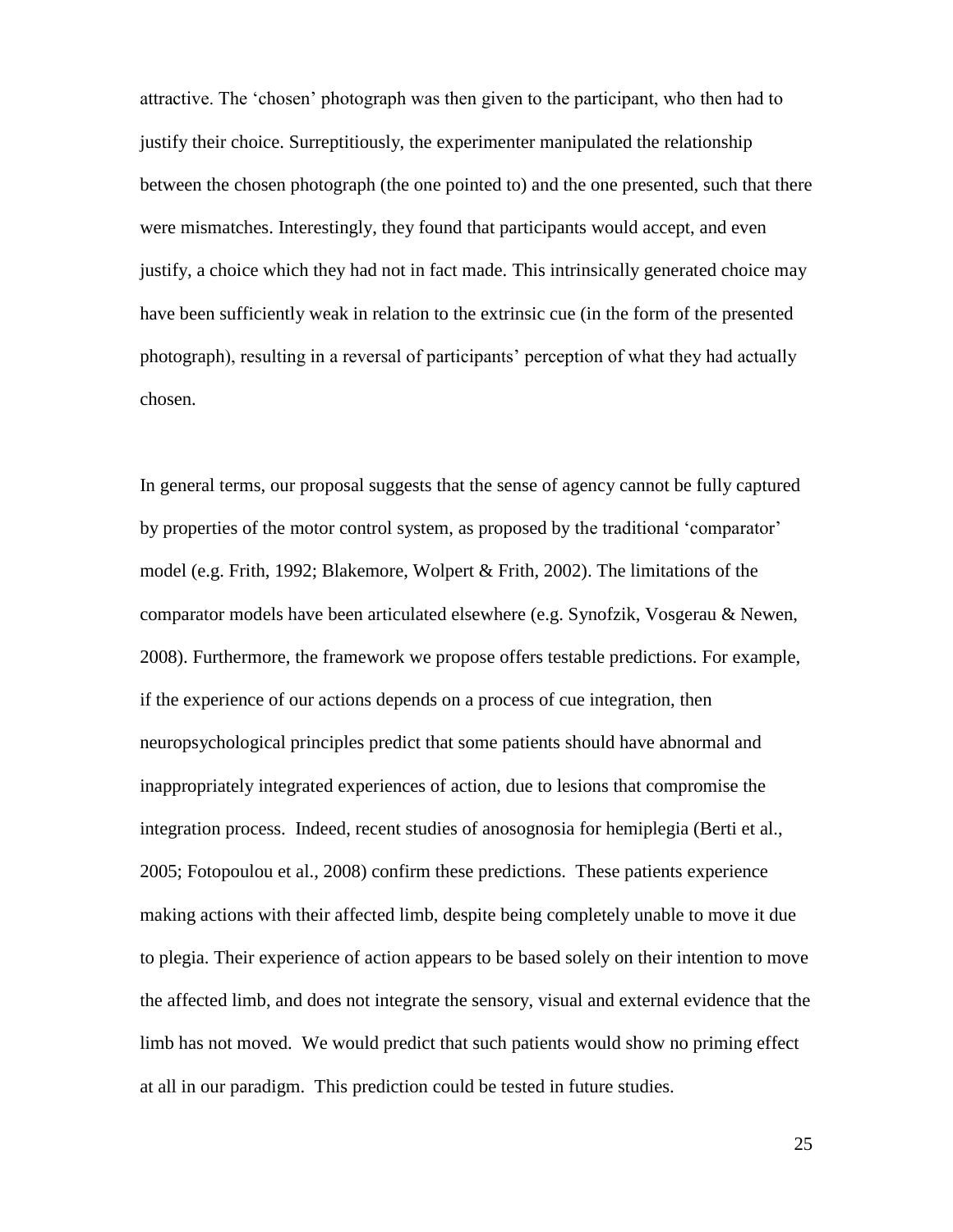Finally, Experiment 2 confirmed that temporal contiguity between prime and action plays a key role in agency (see Wegner &Wheatley, 1999). Temporal contiguity between action and effect plays an important role in agency processing (Haggard, Clark, & Kalogeras, 2002). More generally, contiguity between causes and effects is a powerful cue to causality (Michotte, 1963). The time window over which effect priming works may reflect the maximum thought-action delay that could still support an inference of agency, and may also correspond to the typical interval of preparation for *voluntary* actions. In the present study, we have studied only a time-point close to movement at which priming is effective, and an earlier one at which it is not. A clearer picture of the time course of this effect would need more complete sampling of prime-action intervals.. Moreover, the sense of agency does not require that prior intentional states are e*xplicitly* represented in consciousness. There are frequent instances in which we have a sense of agency for relatively automatic movements that seem to occur in the *absence* of prior conscious thought. Indeed, sense of agency can occur for primes that are not consciously detected (Aarts, Custers, & Wegner, 2005).

In summary, our study suggests that sense of agency, at least for extracorporeal nonbodily effects of action, is not simply a direct corollary of the voluntary motor commands. Instead, it is based on a mechanism that combines a both internal motoric cues and external sensory cues about the relation between actions and their effects. The sense of agency can be modulated by extrinsic cues, but this effect is much stronger when no genuine motor signal is available. When a person does in fact control an action, the same level of external evidence is less effective in modulating the sense of agency, and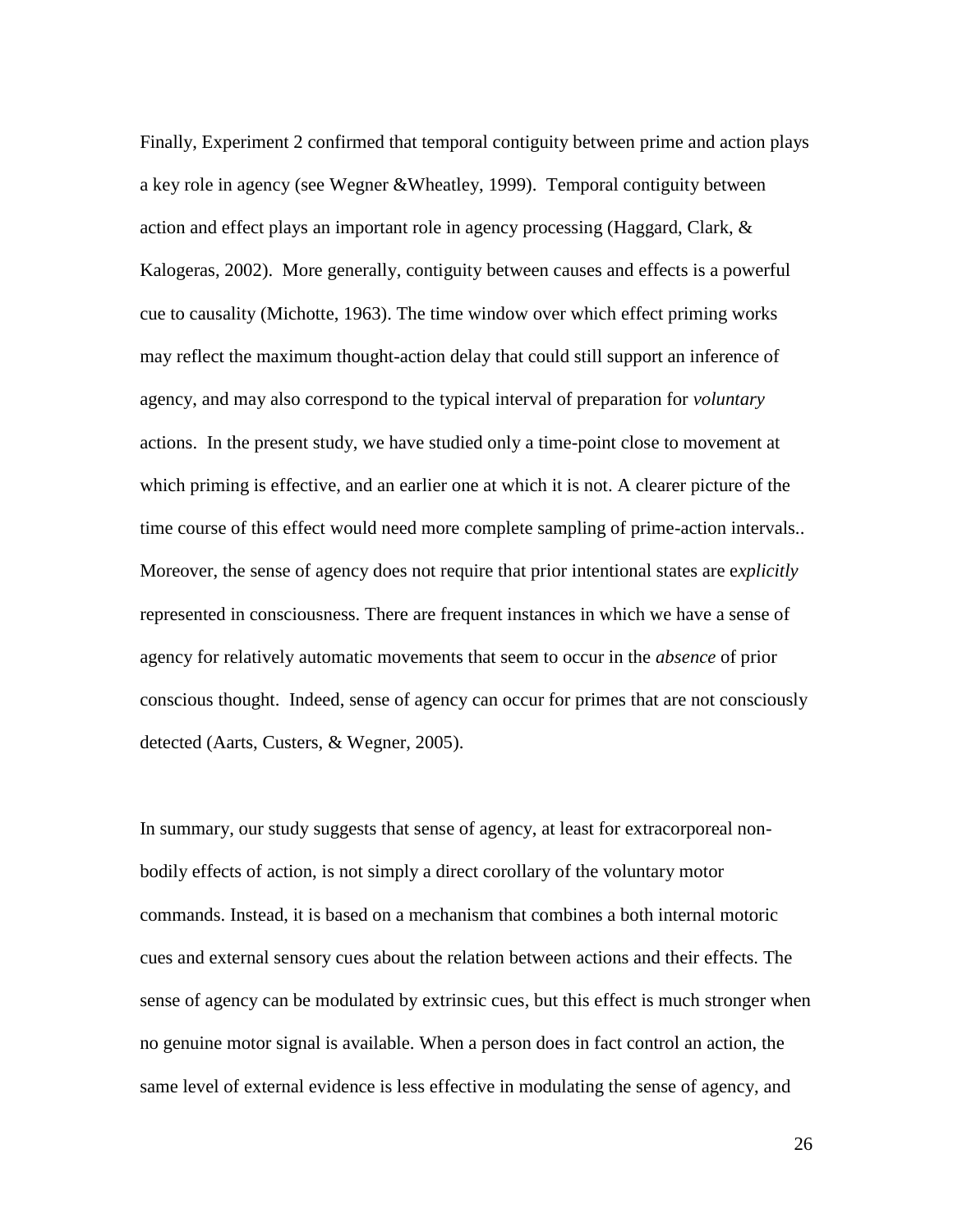perceptual experience depends largely on the voluntary motor command itself. A Bayesian cue integration process may weight the contribution to the sense of agency from voluntary motor commands and from external situational evidence in any particular context.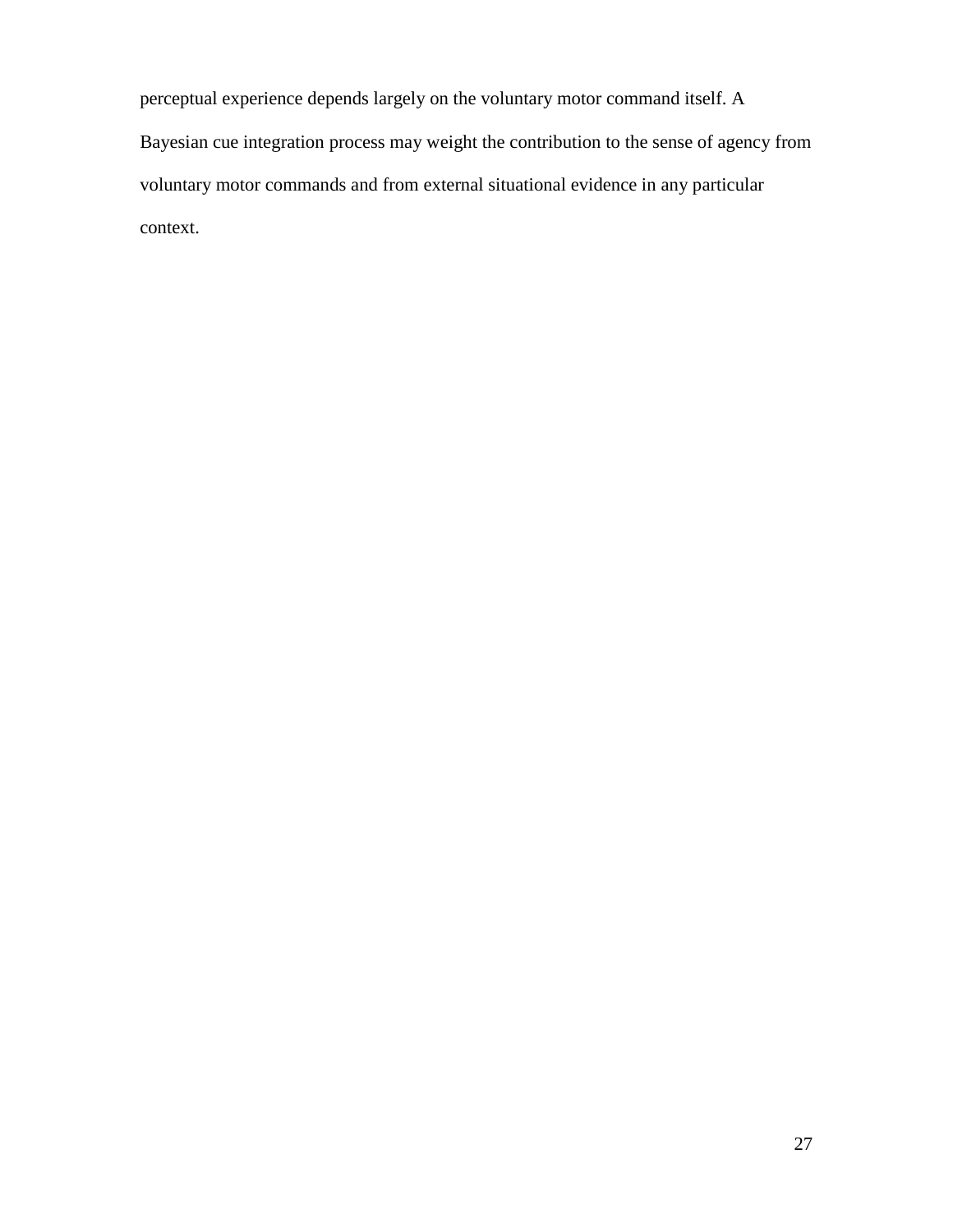### **References**

- Aarts, H., Custers, R., & Wegner, D. M. (2005). On the inference of personal authorship: Enhancing experienced agency by priming effect information. *Consciousness and Cognition, 14,* 439-458.
- Berti, A., et al. (2005). Shared cortical anatomy for motor awareness and motor control. *Science*, *309*, 488-491.
- Blakemore, S-J, Wolpert, D. M., & Frith, C. D. (2000). Why can't you tickle yourself? *Neuroreport*, *11*, 11-16.
- Blakemore, S-J, Wolpert, D. M., & Frith, C. D. (2002). Abnormalities in the awareness of action. *Trends in Cognitive Sciences, 6(6)*, 237-242.
- Daprati, E., Frank, N., Georgieff, N., Proust, J., Pacherie, E., Dalery, J., and Jeannerod, M. (1997). Looking for the agent: an investigation into consciousness of action and self-consciousness in schizophrenic patients. *Cognition*, *65*, 71–86.
- Dennett, D. (1987). *The Intentional Stance.* Cambridge, Mass.: MIT Press
- Engbert, K. Wohlschlaeger & Haggard, P. (2008). Who is causing what? The sense of agency is relational and efferent-triggered. *Cognition*, *107(2)*, 693-704.
- Fotopoulou, A., Tsakiris, M., Haggard, P., Vagopoulou, A., Rudd, A., & Kopelman, M. (2008). The role of motor intention in motor awareness: an experimental study on anosognosia for hemiplegia. *Brain*, *131(12)*, 3432-3442.
- Frith, C. D. (1992). *The Cognitive Neuropsychology of Schizophrenia*. Hove: Lawrence Erlbaum Associates.
- Frith, C. D. (2005). The self in action: Lessons from delusions of control. *Consciousness and Cognition*, *14*, 752-770.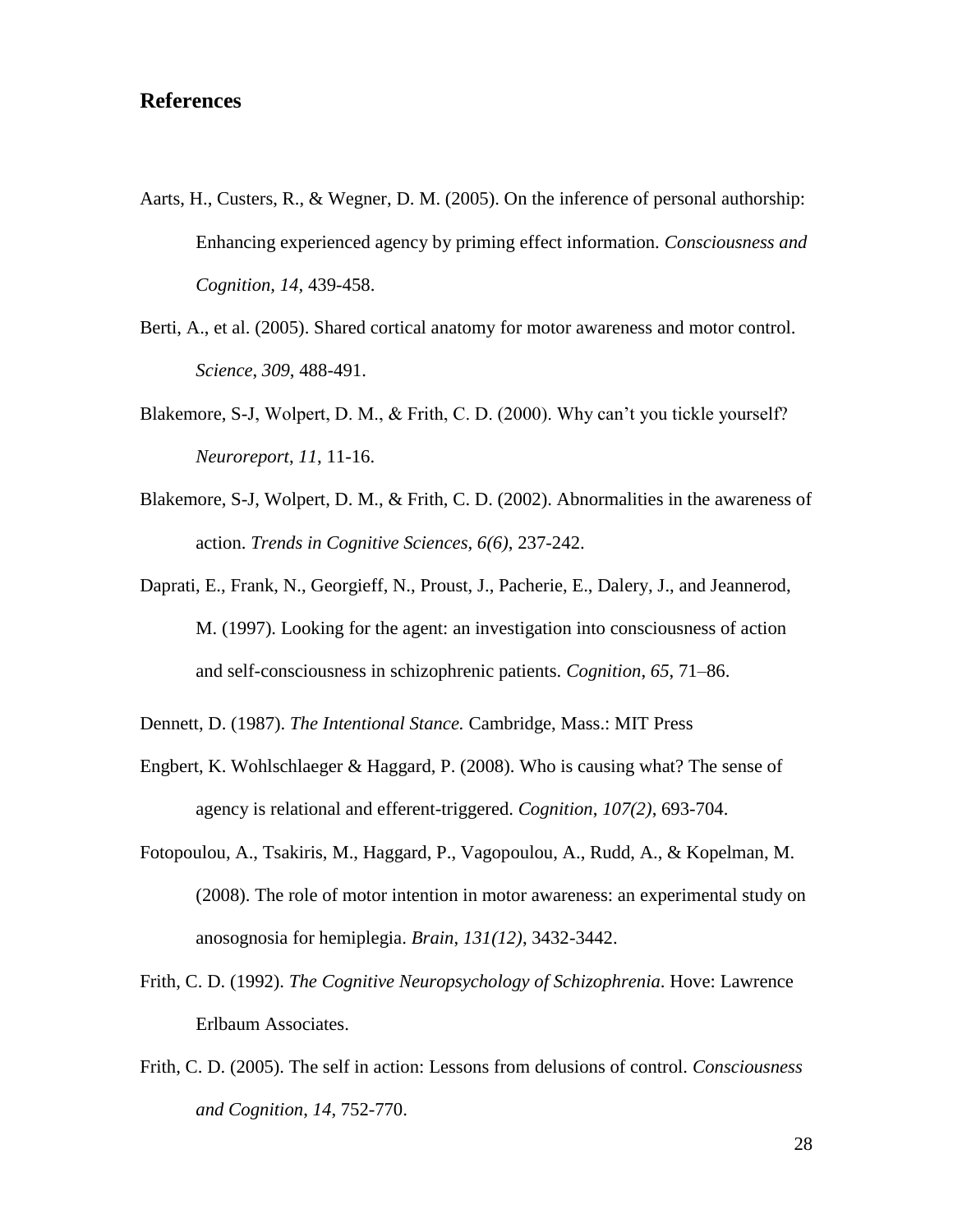- Gallagher, S. (2007). Sense of agency and higher-order cognition: Levels of explanation for schizophrenia. *Cognitive Semiotics*, *0*, 32-48.
- Gawronski, B., LeBel, E. P., & Peters, K. R. (2007). What do implicit measures tell us? Scrutinizing the validity of three common assumptions. *Perspectives on Psychological Science*, *2*, 181-193.
- Haggard, P. (2005). Conscious intention and motor cognition. *Trends in Cognitive Sciences*, 9, 290-295.
- Haggard, P. (2008). Human volition: towards a neuroscience of will. *Nature Reviews Neuroscience*, *9*, 934-946.
- Haggard, P., Clark, S., & Kalogeras, J. (2002). Voluntary action and conscious awareness. *Nature Neuroscience, 5(4)*, 382-385.
- Hendricks, K. V., Wiggers, P., Jonker, C. M., & Haselager, W. F. (2007). Towards a computation model of the self-attribution of agency. In P. Oliver and C. Kray (Eds.), *Proceedings of the Artificial Intelligence and Simulation of Behaviour Annual Convention* (pp. 350–356).
- Hume, D. (1888). A treatise of human nature. In L. A. Selby-Bigge (Ed.), *Hume's Treatise of human nature*. Oxford: Oxford University Press, Clarendon Press. (Original work published 1739).
- James, W. (1890). *The Principles of Psychology*, London; MacMillan
- Jenkins, H. M., & Ward, W. C. (1965). Judgment of contingency between responses and outcomes.*Psychological Monographs*, *79* (whole volume X).
- Johansson, P., Hall, L., Sikstrom, S., & Olsson, A. (2005). Failure to detect mismatches between intention and outcome in a simple decision task. *Science, 310*, 116-119.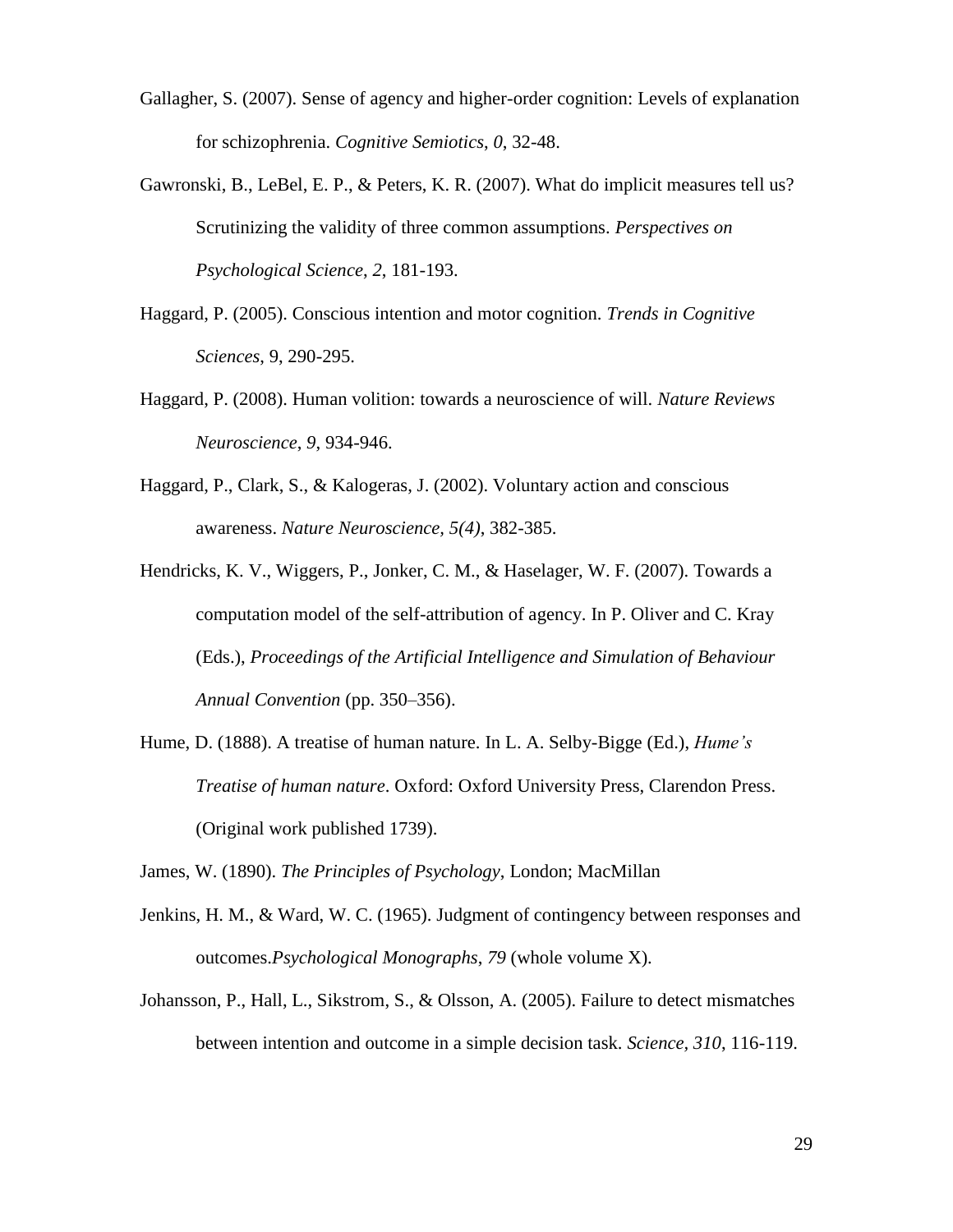- Lau, H. C., Rogers, R. D., and Passingham, R. E. (2007). Manipulating the experienced onset of intention after action execution. *Journal of Cognitive Neuroscience*, *19*, 1-10.
- Michotte, A. (1963). *The perception of causality* (trans. T. R. Miles & E. Miles). New York: Basic Books.
- Moore, J. W., & Haggard, P. (2008). Awareness of action: Inference and prediction. *Consciousness and Cognition*, *17(1)*, 136-144.
- Moore, J., Deal, D. C., Haggard, P., & Lagnado, D. (2009). Feelings of control: Contingency determines the human experience of action. *Cognition*, *110(2)*, 279- 283.
- Pacherie, E. (2008). The phenomenology of action: A conceptual framework. *Cognition, 107*, 179-217.
- Pronin, E., Wegner, D. M., McCarthy, K., & Rodriguez, S. (2006). Everyday magical powers: The role of apparent mental causation in the overestimation of personal influence. *Journal of Personality and Social Psychology, 91,* 218-231*.*
- Sebanz, N. & Lackner, U. (2007). Who's calling the shots? Intentional content and feelings of control. *Consciousness and Cognition*, *16(4)*, 859-876
- Synofzik, M., Vosgerau, G., & Newen, A. (2008). Beyond the comparator model: a multifactorial two-step account of agency. *Consciousness and Cognition*, *17(1)*, 219-239.
- Tsakiris M, Haggard P, Franck N, Mainy N & Sirigu A (2005). A specific role for efferent information in self-recognition. *Cognition*, *96(3)*, 215-231.
- Wearden, J. H., & Grindrod, R. (2003). Manipulating decision processes in the human scalar system. *Behavioural Processes*, *61*, 47-56.